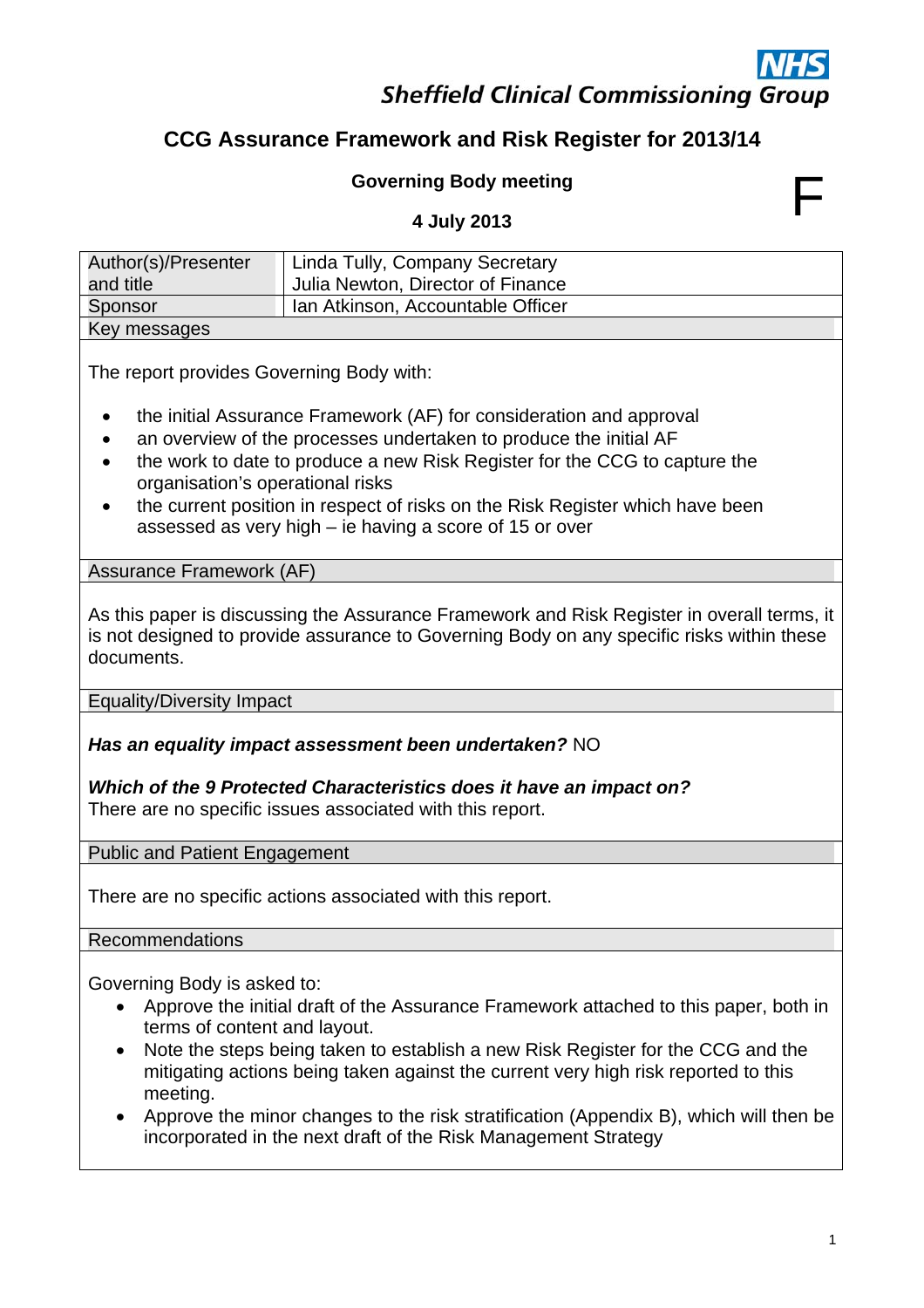#### **CCG Assurance Framework and Risk Register for 2013/14**

#### **Governing Body meeting**

#### **4 July 2013**

#### **1. INTRODUCTION**

It is important to recognise the respective functions of the Assurance Framework and Risk Register for the CCG:

- The Assurance Framework is described in the Audit Committee Handbook as the main tool for the Governing Body to discharge its overall responsibility for internal control. It is the key source of evidence that enables the CCG to focus on the strategic and reputational risks that might compromise the achievement of our most important (i.e. principal) annual objectives.
- The Risk Register lists individual and routine risks anticipated by managers and clinicians and is an important operational tool for collating and analysing trends.

This paper builds on the Organisational Development session held with Governing Body members on 9 May 2013 and describes the approach taken to construct the initial CCG Assurance Framework and Risk Register for 2013/14.

#### **2. APPROACH TO DEVELOPING THE ASSURANCE FRAMEWORK**

Effective assurance depends on two key components:

- A) A process, which is reliant on the following elements working together:
	- A clear understanding of the strategic objectives
	- The right governance framework and risk culture
	- Well defined internal controls that operate effectively and are aligned to the strategic objectives
	- Good data quality
- B) A risk culture and environment that supports and motivates members of the Governing Body to appropriately assure themselves that effective internal controls are in place and rigorously applied.

A robust Assurance Framework should answer the following questions:

- 1) Have we captured only high level strategic / reputational risk (i.e. not operational risk that belong on the Risk Register)?
- 2) Does the Assurance Framework cover all activity and relationships?
- 3) Can we map out the key controls to manage the objective?
- 4) Have we been absolutely honest about Gaps in Controls or Assurance?
- 5) Are Assurances positive, evidenced and up to date?
- 6) Does the Assurance Framework help Governing Body determine where to make the most efficient use of resources to improve quality and safety of care?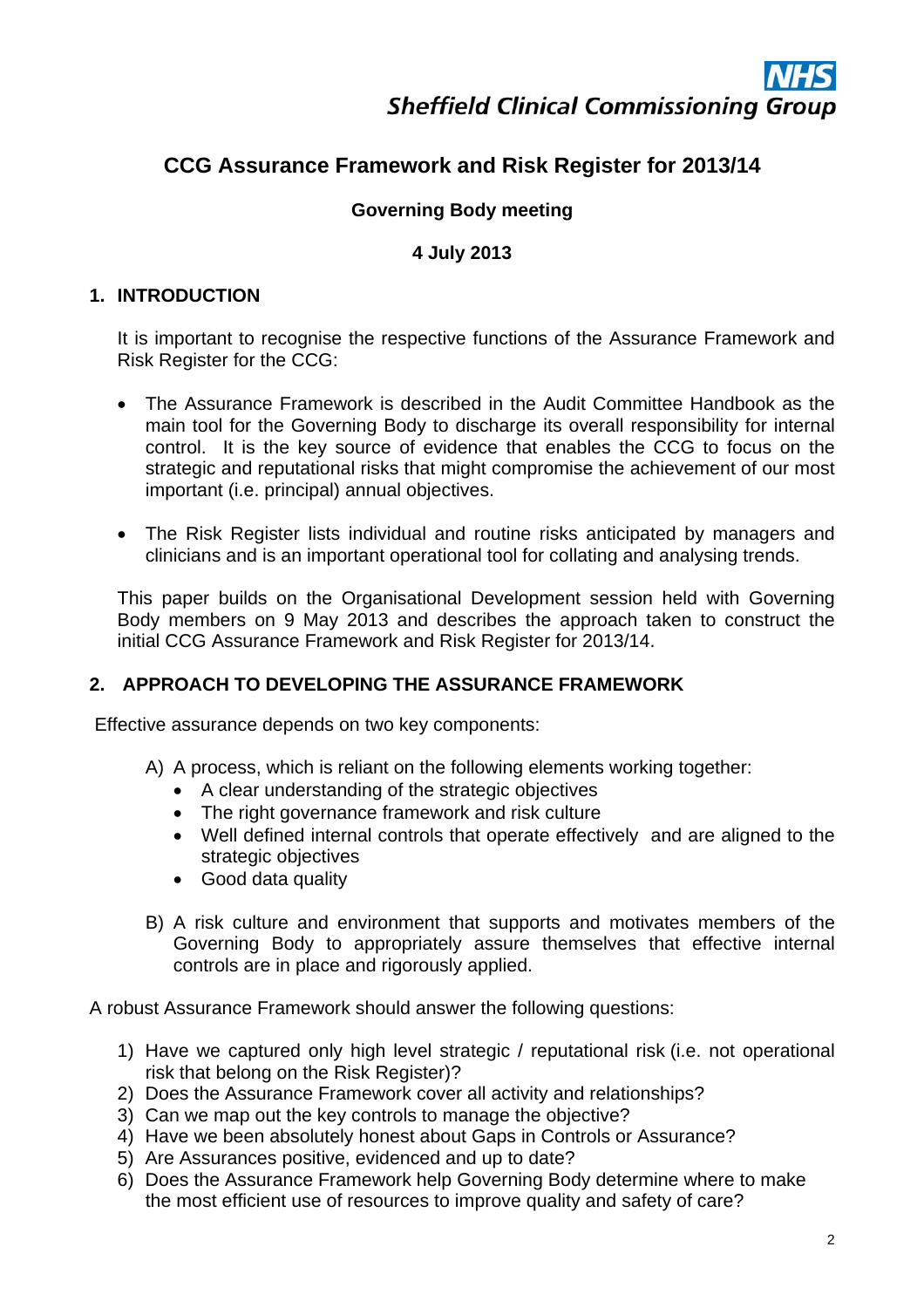7) Does it identify priorities to understand our capacity to deliver?

The proposed CCG Assurance Framework for 2013/14 has five principal objectives, comprising:

- the CCG's four strategic objectives set out in its Prospectus and Commissioning Intentions for 2013/14 and which underpin the CCG's 2013/14 business plan:
	- $\triangleright$  To improve patient experience and access to care
	- $\triangleright$  To improve the quality and equality of healthcare in Sheffield
	- To work with Sheffield City Council to continue to reduce health inequalities in **Sheffield**
	- $\triangleright$  To ensure there is a sustainable, affordable healthcare system in Sheffield
- A fifth principal objective provides assurance of the CCG's organisational health and capability to maintain authorisation compliance for 2013 and beyond, in accordance with Annex C of *NHS England Clinical Commissioning Group Assurance Framework,* (Publication Gateway 00072).

The process adopted to produce the new Assurance Framework has involved the following:

- We have considered the principal risks with a score of 12 or above (ie high risks using the South Yorkshire and Bassetlaw risk stratification approach for 12/13) remaining at 31 March 2013 in either the PCT Cluster Assurance Framework and Sheffield CCG's own Assurance Framework for 2012/13. These are listed in Appendix A for ease of reference and all are considered sufficiently pertinent to incorporate either on the CCG's risk register or as part of the new 19 principal risks identified for inclusion in the 2013/14 Assurance Framework.
- Against each of the five objectives, lead officers have been asked to consider principal risks. A meeting held on 17 June considered and correlated views on the nature and scoring of risks from which the first draft of the 2013/14 Assurance Framework has been produced for wider consultation. It was considered by CET at its meeting on 25 June and has been circulated to internal and external auditors for comment.
- Significant work has been undertaken to improve the presentation of the Assurance Framework, providing more information to readers and in particular to assure Governing Body on the progress to reduce the risk score to the target or "appetite" risk score including key mitigating actions to address gaps in control and assurance.

#### **3. APPROACH TAKEN TO DEVELOPING THE RISK REGISTER**

Risk management should not be viewed as the responsibility of a separate function. The pressure on the CCG is not only to develop effective structures and systems to manage risks, but to ensure those systems are aligned to our internal functions, and embedded into every part of the organisation. Executive Officers have individual responsibility for an effective risk management process, but at the same time must ensure a common understanding of risk appetite throughout the workforce.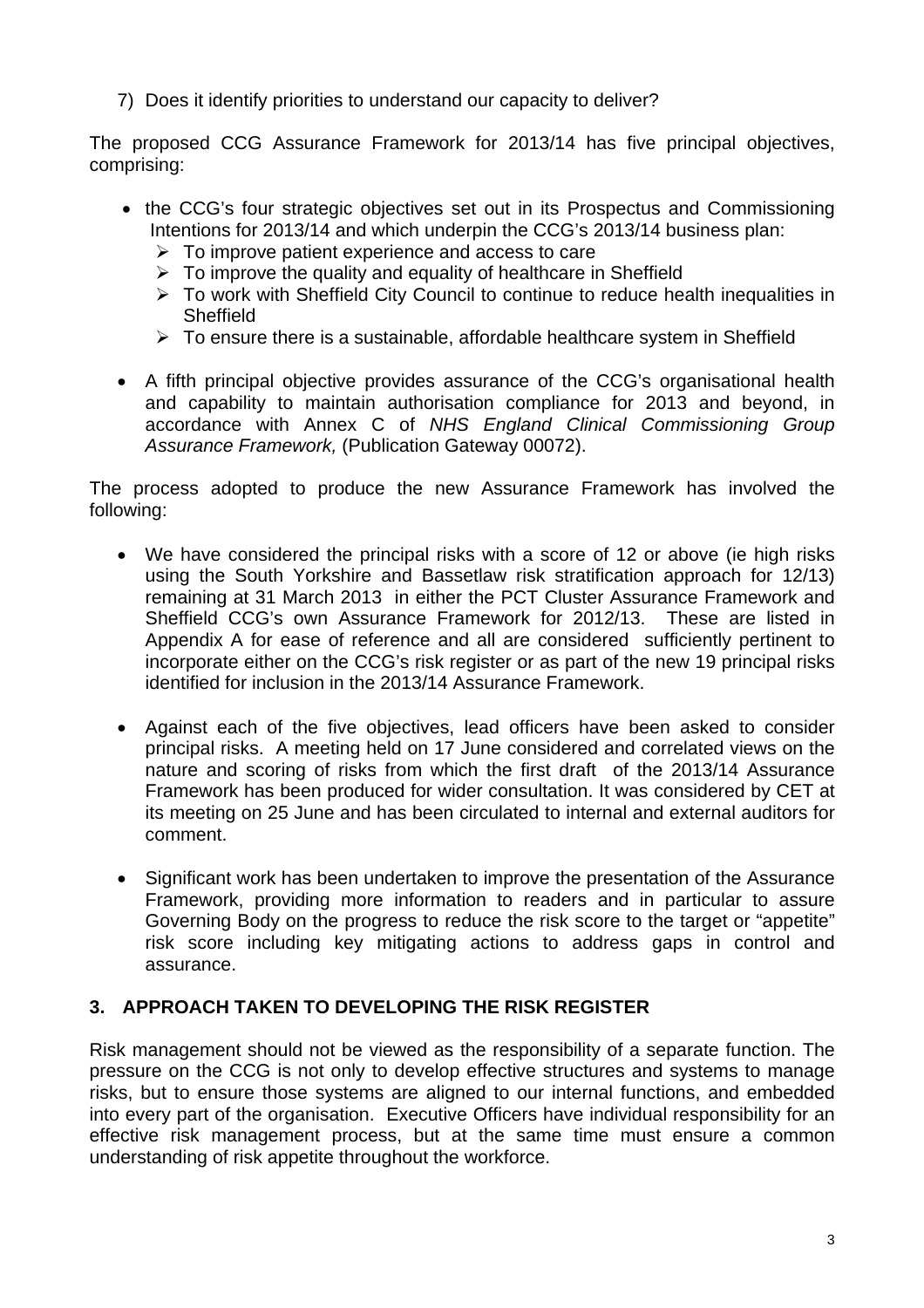Managing risk effectively and embedding internal control into the processes is a significant function, the external driver being the Annual Governance Statement, which places public disclosure obligations on the Governing Body. The Risk Register is an integral part of the operational process, acting as a repository for all operational risk information and enabling the CCG to understand its risk profile.

Thus it is critical that the CCG, as a new statutory organisation, has an up to date risk register which is a "live" document used regularly by all its officers and lead clinicians. Work has been ongoing during Q1 to produce a new risk register with the following key steps taken:

- The PCT managed its Risk Register through 'Datix', a software system designed specifically for managing and controlling healthcare risk. This was not a particularly "user friendly" system. In March/April 2013 a review was undertaken of all the risks on the Datix system (included risks spanning 2006 to date). The establishment of the CCG allowed for a timely review of all the risks sitting on the Risk Register, many of which are no longer relevant to the CCG as a commissioner only organisation and with different areas of responsibility. A list of around 30 risks which might still be pertinent to the CCG was produced for review by CCG Executive leads / relevant senior managers. From this, a spreadsheet control list has been produced recording and risk rating those risks which managers considered relevant to carry forward and also adding new risks relating to the CCG from April 2013. The process "stripped out" strategic risks which are instead captured on the Assurance Framework for 2013/14. The process is on-going and via portfolio and other team meetings a wider group of clinicians and managers will be asked to review and consider. Any very high risks (ie those with a score of 15 of over) are identified for Governing Body, with an explanation and statement of mitigating actions.
- In May, CCG Senior Risk Leads (Linda Tully, Julia Newton, Idris Griffiths, supported by Sue Laing from the CSU) researched and compared a number of risk management systems and have agreed to adopt a system developed and tested in West Yorkshire CCGs and which is now available through our SLA with the West and South Yorkshire Yorkshire & Bassetlaw CSU at no additional expense to the CCG. The strengths of the system mean that operational risk management can be embedded as an integral part of the management approach to the achievement of our objectives. More importantly the system demonstrated that the management of operational risk would be seen as both a collective and individual responsibility, managed through the new processes as well as committee and management structures. The database creates a framework for continuous review of operational risks, at the same time provides assurance that identified risks are controlled and managed by identified risk leads who will sign-off the register review process and assure data quality risk management reviews. The aim is to have this implemented as soon as practical with staff receiving training in the near future.
- In the interim a control spread sheet a will act as the temporary Risk Register for which Linda Tully as Company Secretary will have overall oversight and control.
- Moving to use the risk register data base system developed in West Yorkshire, the Governing Body is asked to approve some minor changes in risk stratification as set out in appendix B.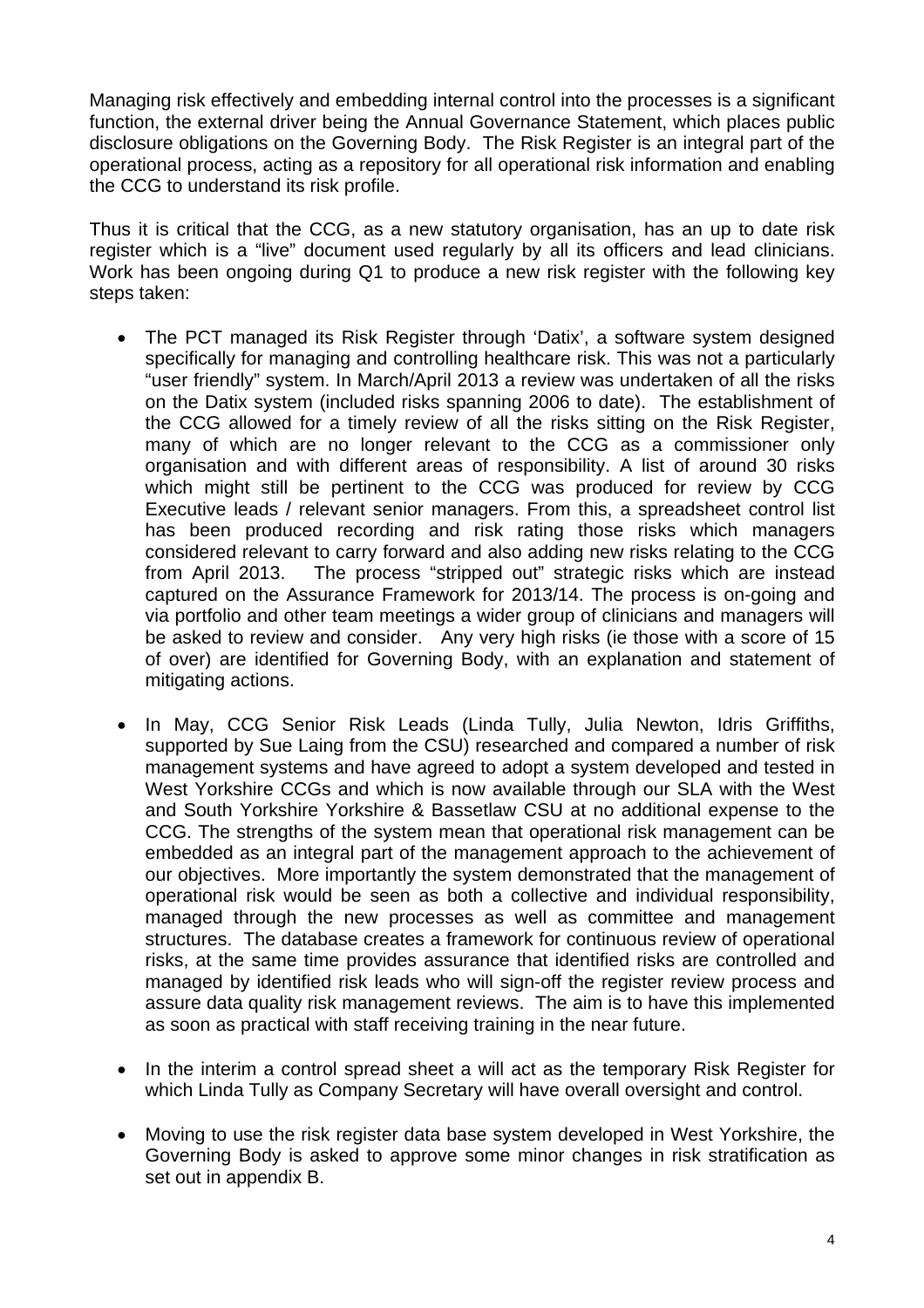#### **4. VERY HIGH LEVEL RISKS (Score of 15 or over)**

From the processes to date, as described in section 3 above, there are currently 25 risks identified on the Risk Register and only one has been given an initial (and current) risk score of 15 or over. None of the risks brought across from the PCT as still pertinent have been given a score of more than 12.

The risk scored as very high is the one which identifies that if the CCG is unable to generate additional QIPP savings over and above the £9.6m required to deliver the existing financial plan this will mean that we are unable to take forward a range of actions which require additional investment as listed in our Commissioning Intentions. Based on the current overall financial risk assessment at M2, it seems likely (score 4) that we will not generate additional savings and the impact on delivery of the Commissioning Intentions is therefore assessed as major (score 4).

| <b>Ref</b> | <b>Risk</b>                                                                                                                             |   | <b>Current Risk</b> |            | <b>Risk</b> | <b>Mitigating Action Plan</b>                                                                                                                                                                                                                                                                                                                                                                  |
|------------|-----------------------------------------------------------------------------------------------------------------------------------------|---|---------------------|------------|-------------|------------------------------------------------------------------------------------------------------------------------------------------------------------------------------------------------------------------------------------------------------------------------------------------------------------------------------------------------------------------------------------------------|
|            |                                                                                                                                         | C |                     | <b>CxL</b> | Owner       |                                                                                                                                                                                                                                                                                                                                                                                                |
| 13         | Failure to achieve<br>additional QIPP to<br>allow investment in<br>quality improvements<br>listed in CCG<br>Commissioning<br>Intentions | 4 | $\overline{4}$      | 16         | COO         | QIPP delivery is being<br>closely monitored through the<br>portfolio teams and Planning<br>& Delivery Group.<br>Opportunities for additional<br><b>QIPP</b> or other efficiencies will<br>continue to be considered.<br>Identification of additional<br>funding sources in year eg<br>through national grants which<br>in particular could provide<br>non recurrent or pump<br>priming funding |

#### **5. NEXT STEPS**

Following the July Governing Body, the CCG's Governance sub-committee will moderate the risk scoring at its meeting on 7 August, and the Audit and Integrated Governance Committee will have the opportunity at its September meeting to scrutinise the Assurance Framework, be updated on progress to implement the new risk register arrangements and to gain assurance on the work to address particularly the high level risks from the Risk Register.

Governing Body at its September meeting will be asked to approve an updated Risk Management Strategy.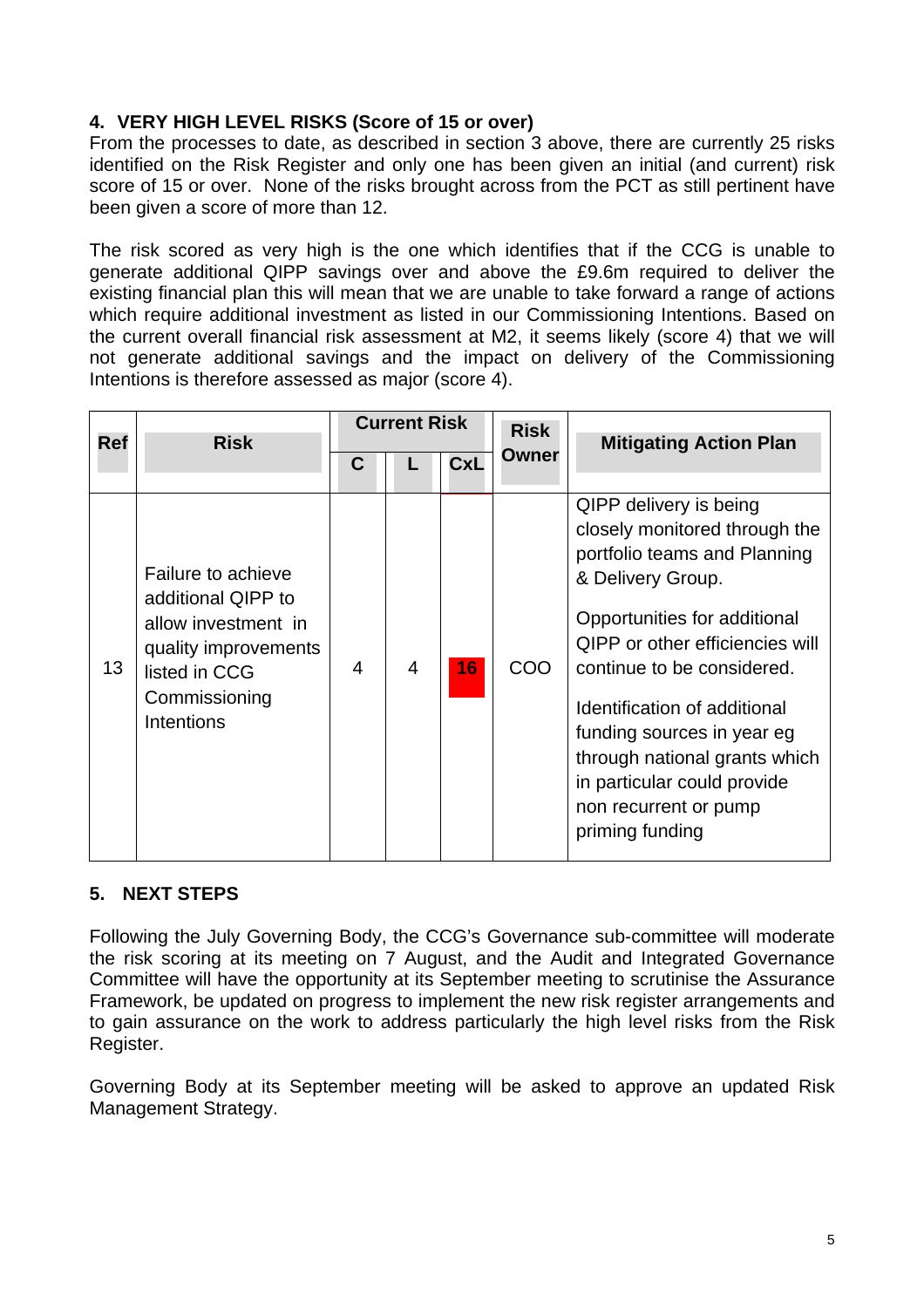#### **6. Recommendations**

Governing Body is asked to:

- Approve the initial draft of Assurance Framework attached to this paper, both in terms of content and layout
- Note the steps being taken to establish a new risk register for the CCG and the mitigating actions being taken against the current very high risk reported to this meeting
- Approve the minor changes to the risk stratification (Appendix B), which will then be incorporated in the next draft of the Risk Management Strategy

Linda Tully, Company Secretary Julia Newton, Director of Finance

June 2013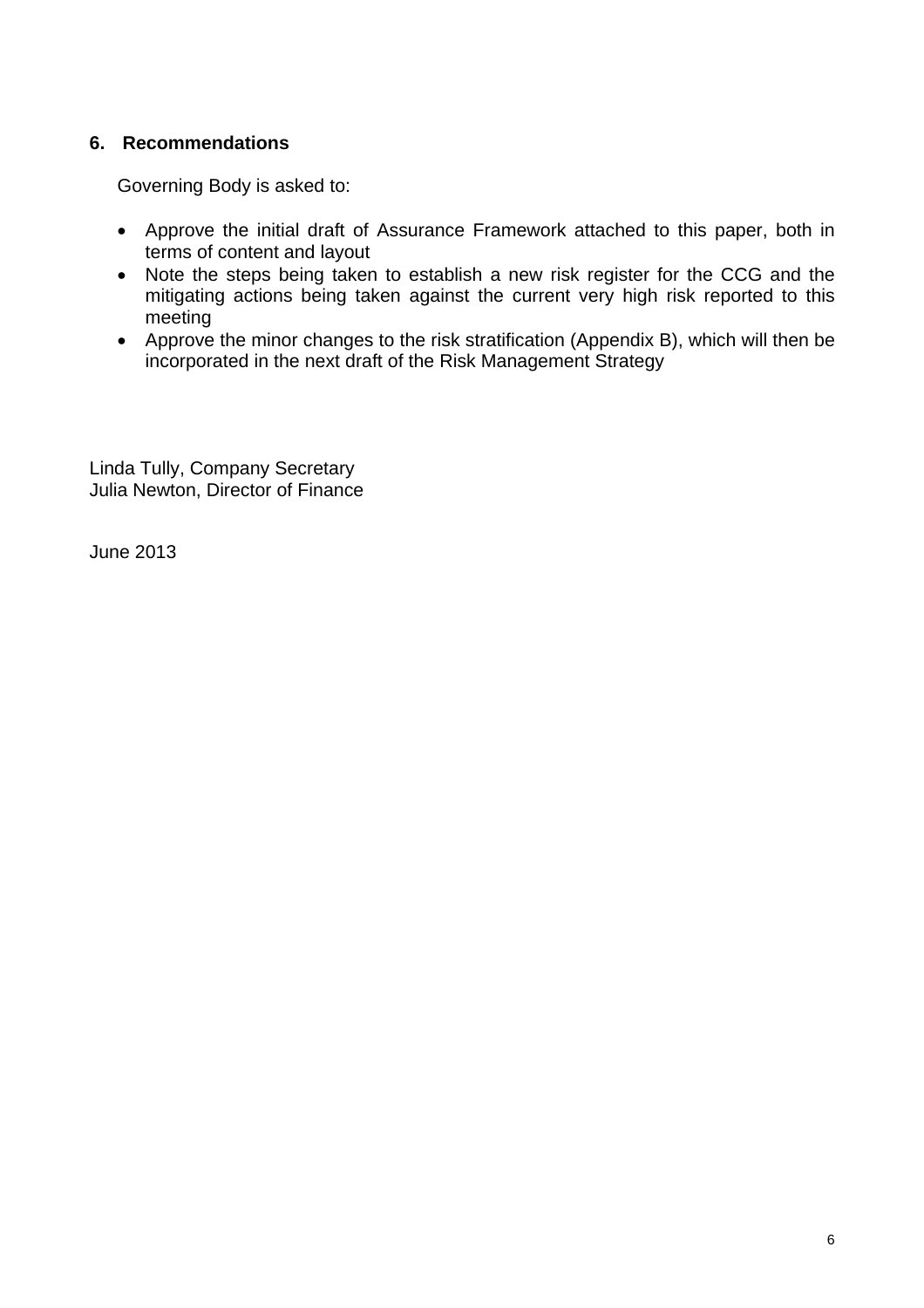#### **Appendix A**

#### **Principal Risks with a score of 12 or above within South Yorkshire & Bassetlaw PCT Cluster Assurance Framework at 31 March 2013**

|            |                                                                                                                                                                                                                                                                                                                  |                | <b>Current Risk</b> |    |                                                                                                                                    |
|------------|------------------------------------------------------------------------------------------------------------------------------------------------------------------------------------------------------------------------------------------------------------------------------------------------------------------|----------------|---------------------|----|------------------------------------------------------------------------------------------------------------------------------------|
| <b>Ref</b> | <b>Principal Risk</b>                                                                                                                                                                                                                                                                                            | $\mathbf C$    | <b>CxL</b><br>L     |    | <b>Action Plan</b>                                                                                                                 |
| 1.2        | Failure to deliver the financial<br>aspects of the QIPP agenda.                                                                                                                                                                                                                                                  | 5              | 3                   | 15 | Continue to monitor<br><b>QIPP delivery</b>                                                                                        |
| 2.4        | Recent national publication of a<br>call for retrospective Continuing<br>Healthcare claims is expected to<br>lead to a significant increase in<br>claims - impacting on both staffing<br>capacity to review the claims and<br>on finance. The time limits for the<br>process are very short -<br>September 2012. | $\overline{4}$ | 3                   | 12 | Implement a<br>coordinated<br>approach to<br><b>Continuing Care</b><br>retrospective claims<br>reviews across the 5<br><b>PCTs</b> |
| 3.5        | Failure to effectively safeguard<br>children and vulnerable people in<br>line with statutory requirements<br>leading to potential harm.                                                                                                                                                                          | 5              | 3                   | 15 | Monitor through<br><b>Cluster Risk Register</b><br>and local<br>arrangements                                                       |
| 3.6        | Failure to ensure effective<br>workforce planning and capability<br>leading to de-motivation of staff.                                                                                                                                                                                                           | $\overline{4}$ | 3                   | 12 | Undertaken a gap<br>analysis / skills audit<br>to ensure capacity<br>and capability for<br><b>CSU</b> functions                    |
| 6.1        | Failure to effectively engage staff<br>systematically during transition,<br>resulting in potential de-motivation,<br>lack of productivity and poor staff<br>experience and including potential<br>industrial action                                                                                              | $\overline{4}$ | 3                   | 12 | Work to align<br>workforce systems<br>and processes<br>across the localities                                                       |

The assessment of CCG officers is that all of these risks remain pertinent to the CCG for 2013/14 and they have been incorporated into the principal risks proposed for inclusion in the CCG's 2013/14 Assurance Framework or Risk Register where the risk is considered more of an operational one.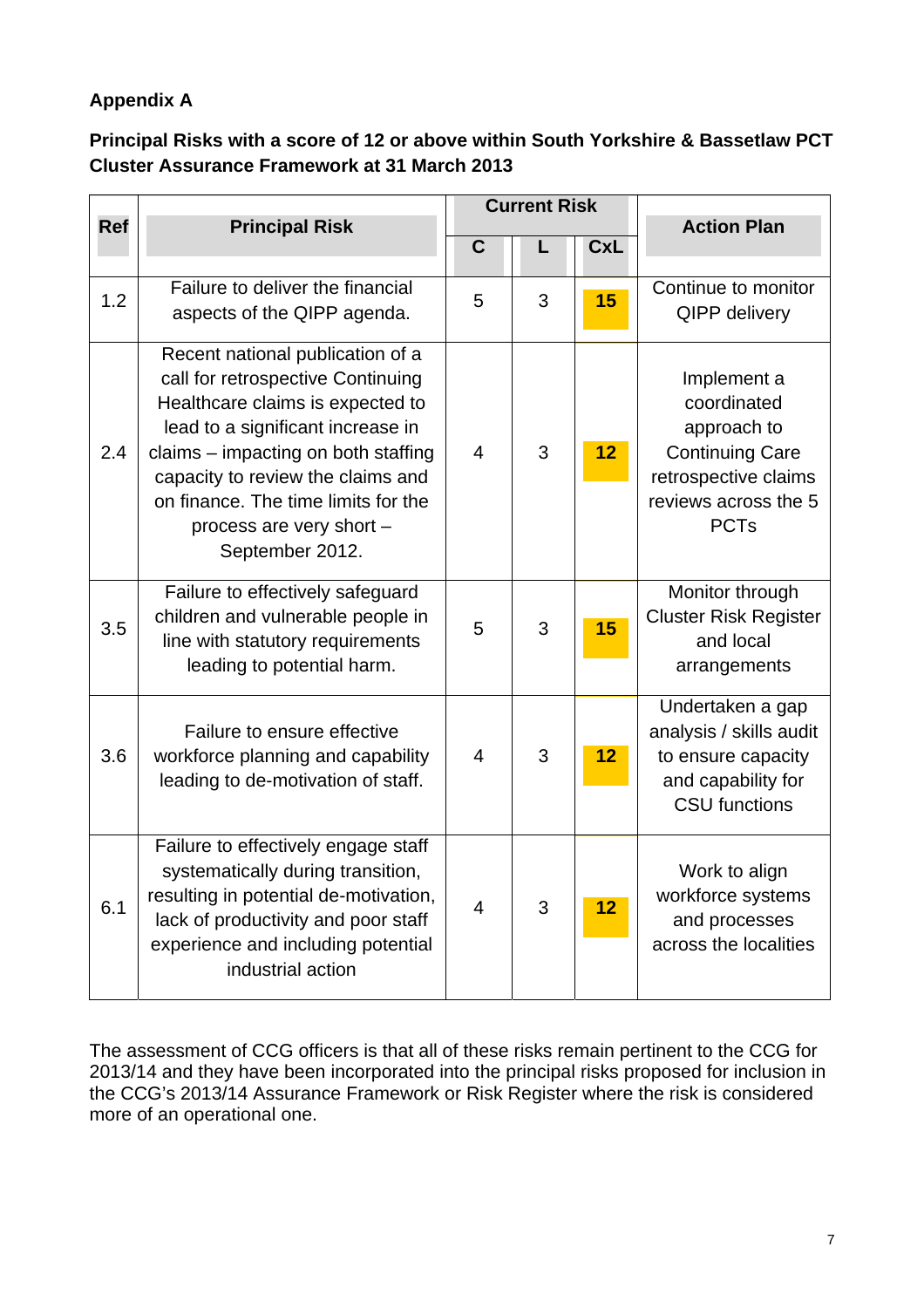#### **Principal Risks with a score of 12 or above within Sheffield CCG Assurance Framework at 31 March 2013**

| <b>AF</b>  |                                                                                                                                                                           |                | <b>Current Risk</b> |            |                                                                                                                                                             |
|------------|---------------------------------------------------------------------------------------------------------------------------------------------------------------------------|----------------|---------------------|------------|-------------------------------------------------------------------------------------------------------------------------------------------------------------|
| <b>Ref</b> | <b>Principal Risk</b>                                                                                                                                                     | C              |                     | <b>CxL</b> | <b>Action Plan</b>                                                                                                                                          |
|            |                                                                                                                                                                           |                |                     |            |                                                                                                                                                             |
| 2.1.3      | Failure to deliver QIPP programme<br>savings and hence financial balance                                                                                                  | $\overline{4}$ | 3                   | 12         | Monthly monitoring of<br><b>QIPP and overall</b><br>financial<br>performance. (post<br>year end note $-$ for<br>12/13 both delivered<br>per draft accounts) |
| 2.2.3      | Poor quality of life and life<br>expectancy through failure to<br>address key joint health and<br>wellbeing strategy areas and deliver<br>relevant public health outcomes | $\overline{4}$ | 3                   | 12         | Implementation of<br><b>CCG Commissioning</b><br>Intentions for 13/14;<br>joint work with key<br>partners eg LA via<br><b>HWBB</b>                          |
| 2.4        | Providers continue to generate<br>hospital based demand preventing<br>service reconfigurations                                                                            | $\overline{4}$ | 3                   | 12         | Implementation of<br><b>Right First Time and</b><br>elective QIPP<br>programme going<br>forward                                                             |
| 3.1        | Impact of organisational change on<br>capacity to deliver                                                                                                                 | $\overline{4}$ | 3                   | 12         | Planning & delivery<br>group to oversee<br>clinical and<br>managerial capacity                                                                              |

The assessment of CCG officers is that all of these risks remain pertinent to the CCG for 2013/14 and they have been incorporated into the principal risks proposed for inclusion in the CCG's 2013/14 Assurance Framework or Risk Register where the risk is considered more of an operational one.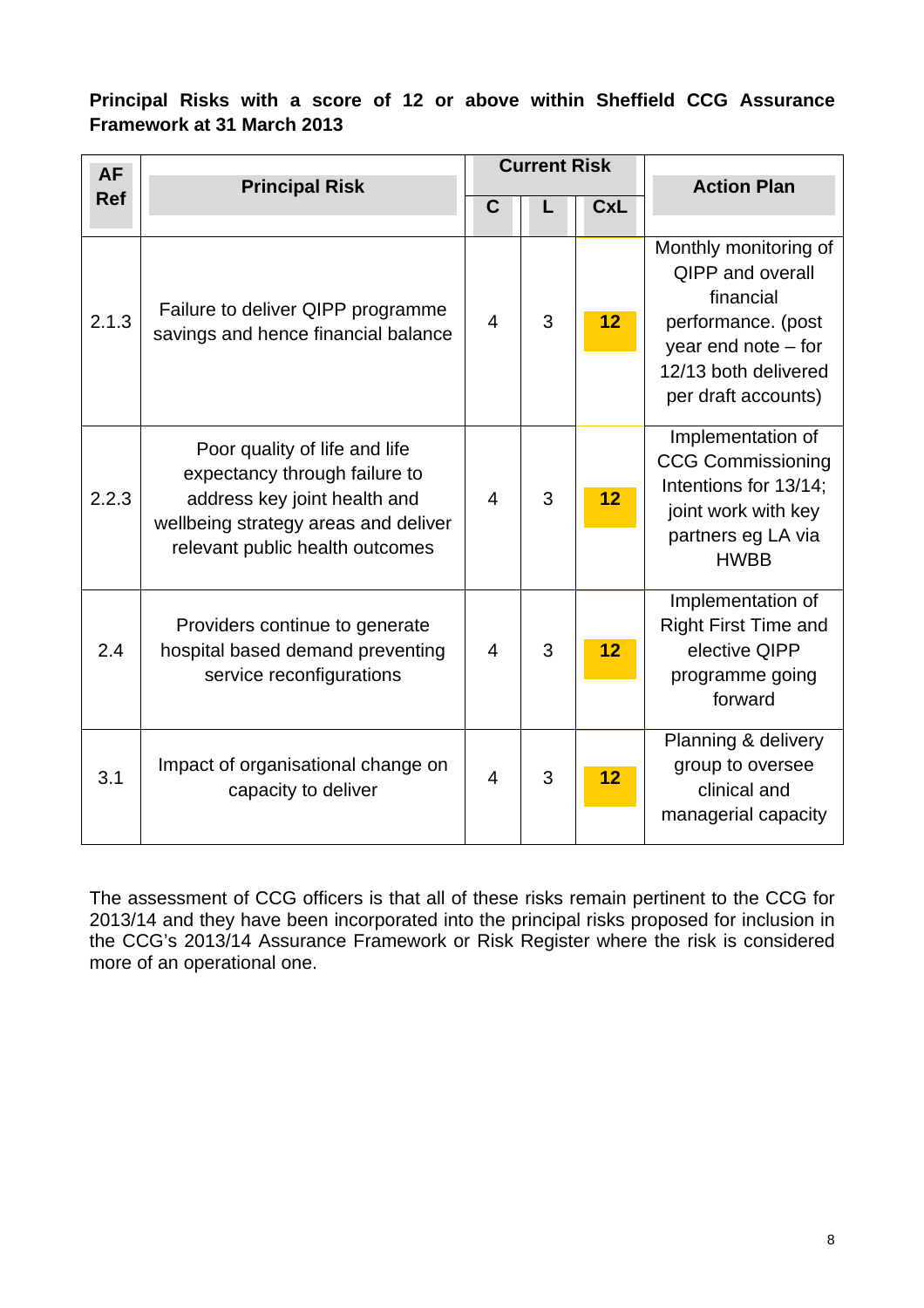#### **Appendix B Risk Stratification for use by CCG from June 2013**

|             |                    |                | Likelihood      |                  |        |                          |  |  |  |  |  |  |
|-------------|--------------------|----------------|-----------------|------------------|--------|--------------------------|--|--|--|--|--|--|
|             | <b>Risk Matrix</b> | $-1$           | $-2$            | $-3$             | -4     | $-5$                     |  |  |  |  |  |  |
|             |                    | Rare           | <b>Unlikely</b> | <b>Possible</b>  | Likely | <b>Almost</b><br>certain |  |  |  |  |  |  |
|             | $-1$               | 1              | $\overline{2}$  | 3                | 4      | $\overline{\mathbf{5}}$  |  |  |  |  |  |  |
|             | <b>Negligible</b>  |                |                 |                  |        |                          |  |  |  |  |  |  |
|             | $-2$               | $\overline{2}$ | 4               | $\bf 6$          | 8      | 10                       |  |  |  |  |  |  |
|             | <b>Minor</b>       |                |                 |                  |        |                          |  |  |  |  |  |  |
| Consequence | -3                 |                |                 |                  |        |                          |  |  |  |  |  |  |
|             | <b>Moderate</b>    | 3              | $6\phantom{1}$  | $\boldsymbol{9}$ | 12     | 15                       |  |  |  |  |  |  |
|             | $-4$               |                |                 |                  |        |                          |  |  |  |  |  |  |
|             | Major              | 4              | 8               | 12               | 16     | 20                       |  |  |  |  |  |  |
|             | -5                 |                |                 |                  |        |                          |  |  |  |  |  |  |
|             | <b>Extreme</b>     | 5              | 10              | 15               | 20     | 25                       |  |  |  |  |  |  |

| 1 to $3$               | Low                           | We have previously had to 5     |
|------------------------|-------------------------------|---------------------------------|
| 4 to 9                 | <b>Medium</b>                 | We have previously had to 11    |
| 10 to<br>14            | <b>High</b>                   | we have previously had 12 to 15 |
| 15 <sub>to</sub><br>19 | <b>Very High</b><br>(Serious) | we have previously had 16 to 20 |
| 20 to<br>25            | <b>Critical</b>               |                                 |

ALL RISKS SCORING 15 OR ABOVE (IE VERY HIGH) WILL BE REPORTED TO GOVERNING BODY  **WITH EXPLANATIONS AND PROPOSED MITIGATING ACTIONS**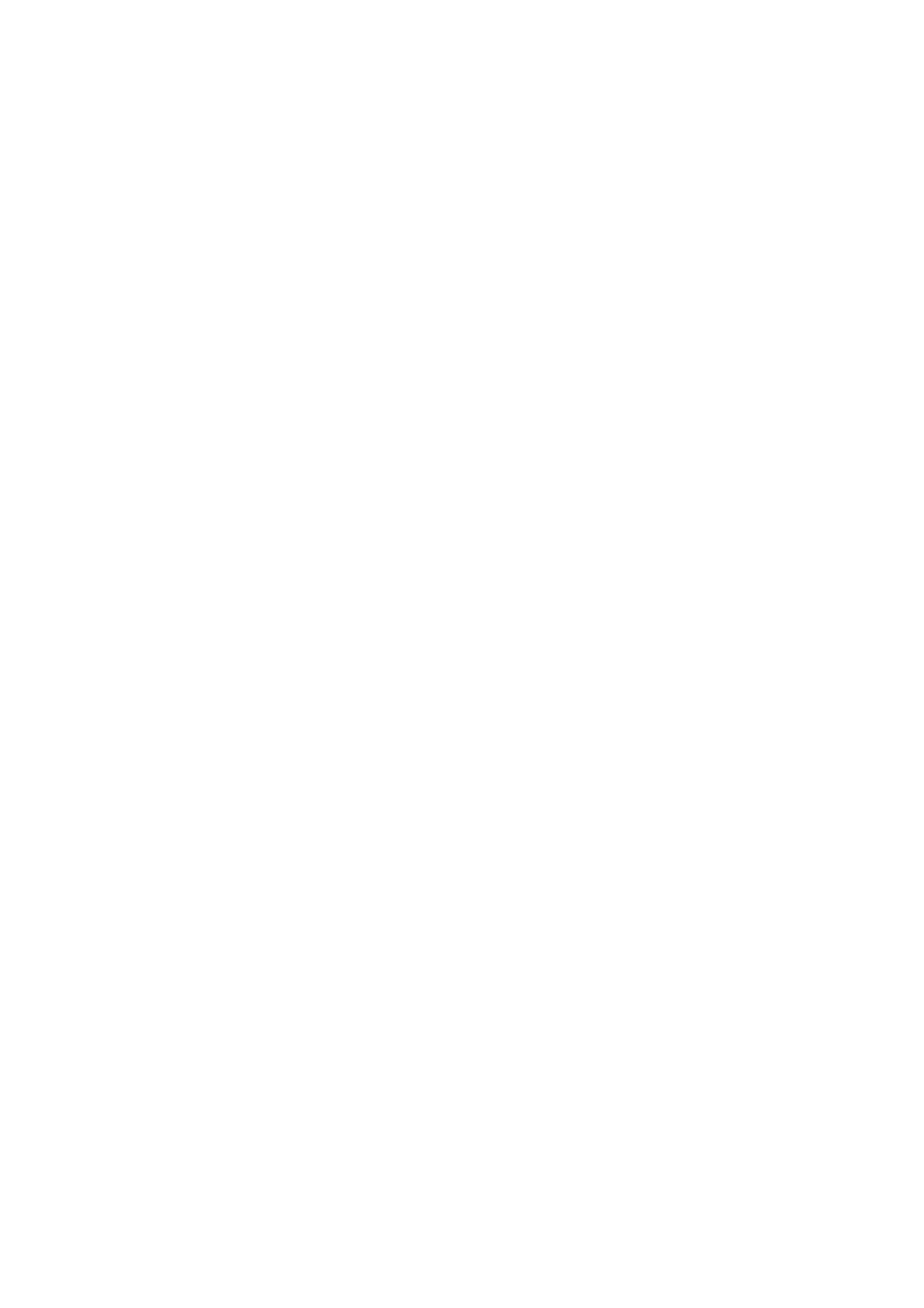#### **Introduction**

The Board Assurance Framework aims to identify the principal or strategic risks to the delivery of the CCG's strategic objectives. It sets out the controls that are in place to manage the risks and the assurances that show if the controls are having the desired impact. It identifies the gaps in control and hence the key mitigating actions required to reduce the risks towards the target or appetite risk score. It also identifies any gaps in assurance and what actions can be taken to increase assurance to the CCG.

The table below sets out the strategic objectives lists the various principal risks that relate to them and highlights where gaps in control or assurance have been identified. Further details can be found on the supporting pages for each of the Principal Risks.

|    | <b>Strategic Objective</b>                            | <b>Principal Risk identified</b>                                                                                                                                               | <b>Risk</b><br>Owner | <b>Risk</b><br><b>Initial</b><br><b>Score</b> | <b>Risk</b><br><b>Current</b><br><b>Score</b> | <b>Risk</b><br>Target or<br><b>Appetite</b> | Are<br>there<br><b>GAPS in</b> | Are there<br><b>GAPS in</b><br>assurance |
|----|-------------------------------------------------------|--------------------------------------------------------------------------------------------------------------------------------------------------------------------------------|----------------------|-----------------------------------------------|-----------------------------------------------|---------------------------------------------|--------------------------------|------------------------------------------|
|    |                                                       |                                                                                                                                                                                |                      |                                               |                                               | <b>Score</b>                                | control?                       | ?                                        |
| 1. | To improve patient                                    | 1.1 Loss of public confidence in the CCG through poor communications (Domain 2)                                                                                                | IG                   |                                               | 12                                            | 6.                                          | <b>Yes</b>                     | <b>Yes</b>                               |
|    | experience and access to<br>care                      | 1.2 Insufficient engagement with patients and the public on CCG priorities and in their<br>participation leading to inappropriate use of NHS services and self-care (Domain 2) | <b>TF</b>            | 12                                            | 9                                             |                                             | <b>Yes</b>                     | <b>Yes</b>                               |
|    |                                                       | 1.3 System wide or specific provider capacity problems emerge to prevent delivery of NHS<br>Constitution and/or NHS E required pledges (Domain 3)                              | $\overline{G}$       | 12                                            | $\overline{9}$                                | 6.                                          | <b>Yes</b>                     | <b>No</b>                                |
| 2. | To improve the quality and                            | 2.1 Providers delivering poor quality care and not meeting quality targets (Domain 4)                                                                                          | KC                   | $\overline{9}$                                | 9                                             |                                             | <b>Yes</b>                     | N <sub>o</sub>                           |
|    | equality of healthcare in<br>Sheffield.               | 2.2 Inappropriate eligibility for Continuing Health Care leading to an excess demand for NHS<br>funded services - including retrospective assessments (Domain 4)               | KC                   | -9                                            | 6                                             | 6.                                          | <b>No</b>                      | Yes:                                     |
|    | To work with Sheffield City<br>Council to continue to | 3.1 Health & Well Being Board unable to support CCG Business Plan(Domain 3)                                                                                                    | <b>TF</b>            | -9                                            | 6                                             | $\overline{3}$                              | <b>Yes</b>                     | Yes:                                     |
|    | reduce health inequalities<br>in Sheffield            | 3.2 Budgetary constraints faced by Sheffield City Council result in actions by a key partner<br>which adversely impact on CCG's ability to implement its priorities            | <b>JN</b>            | 16                                            | 16                                            | 6                                           | <b>Yes</b>                     | <b>No</b>                                |
|    |                                                       | 4.1 Ineffective commissioning practices (Domain 3)                                                                                                                             | <b>TF</b>            | $\overline{9}$                                | 9                                             | $\overline{3}$                              | <b>Yes</b>                     | <b>Yes</b>                               |
|    |                                                       | 4.2 Commissioned care does not reflect best practice and service changes are not devised<br>with sufficient clinical engagement. (Domain 3)                                    | ZM/<br><b>RO</b>     | 9 <sup>°</sup>                                | 6                                             | 3 <sup>1</sup>                              | <b>Yes</b>                     | Yes:                                     |
| 4. | To ensure there is a<br>sustainable, affordable       | 4.3 Overly ambitious Financial Plan and insufficient financial management (Domain 3)                                                                                           | JN                   | 12                                            | 9                                             | 6                                           | Yes:                           | N <sub>o</sub>                           |
|    | healthcare system in<br>Sheffield.                    | 4.4 CCG commissioning responsibilities and funding not aligned following the disaggregation<br>of PCT responsibilities (Domain 3)                                              | <b>JN</b>            | $\overline{9}$                                | 6                                             |                                             | N <sub>o</sub>                 | N <sub>o</sub>                           |
|    |                                                       | 4.5 Inability to secure partnerships that help us to deliver our commissioning plans including<br>QIPP and/or conflicting priorities.(Domain 3)                                | <b>TF</b>            | 9                                             | 6.                                            | $\overline{3}$                              | <b>Yes</b>                     | N <sub>0</sub>                           |
|    |                                                       | 4.6 Unable to increase capacity in primary and community care in parallel to reducing acute<br>capacity.(Domain 3)                                                             | ZM/<br><b>RO</b>     | 16                                            | 12                                            |                                             | <b>Yes</b>                     | N <sub>0</sub>                           |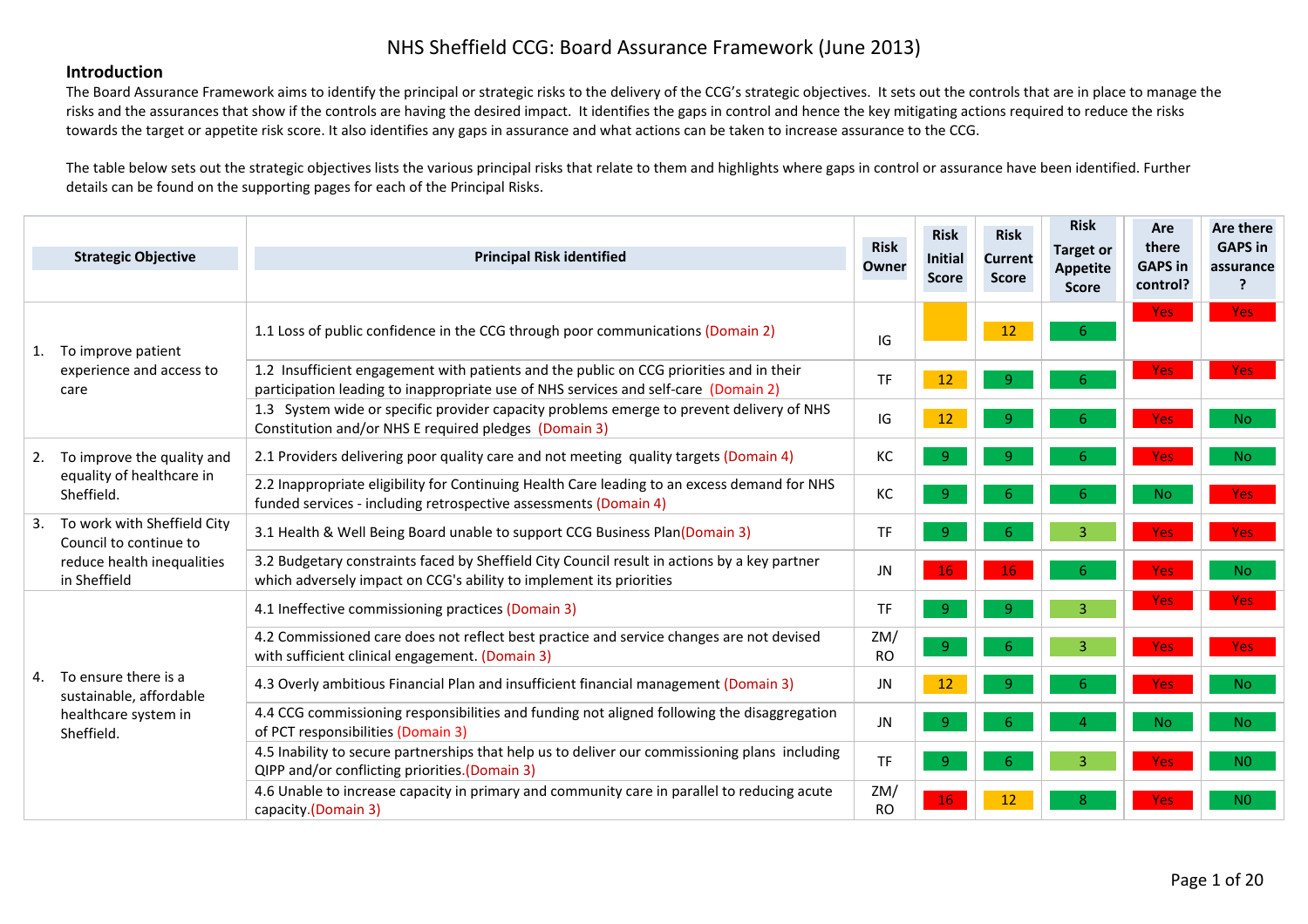| <b>Strategic Objective</b>                                                    | <b>Principal Risk identified</b>                                                                                                                                         | <b>Risk</b><br>Owner | <b>Risk</b><br>Initial<br><b>Score</b> | <b>Risk</b><br><b>Current</b><br><b>Score</b> | <b>Risk</b><br><b>Target or</b><br><b>Appetite</b><br><b>Score</b> | Are<br>there<br><b>GAPS in</b><br>control? | Are there<br><b>GAPS</b> in<br>assurance |
|-------------------------------------------------------------------------------|--------------------------------------------------------------------------------------------------------------------------------------------------------------------------|----------------------|----------------------------------------|-----------------------------------------------|--------------------------------------------------------------------|--------------------------------------------|------------------------------------------|
|                                                                               | 5.1 CSU unable to provide timely and appropriate support (Domain 3)                                                                                                      | IG                   | 12                                     | 9                                             | b.                                                                 | <b>Yes</b>                                 | N <sub>o</sub>                           |
| 5. Organisational<br>development to ensure CCG<br>meets organisational health | Inability to secure active participation particularly from Member Practices for delivering<br>CCG priorities (Domain 1, 3,5)                                             | LТ                   | 16                                     | 12                                            |                                                                    | No.                                        | No.                                      |
| and capability requirements<br>set out in the 6 domains                       | 5.3 Ineffective succession planning for clinical engagement (Domain 1, 4)                                                                                                | LT                   | 9                                      | 9                                             | -6                                                                 | No.                                        | No.                                      |
| (Annex C NHS England CCG<br>Assurance Framework)                              | 5.4 Inability to develop appropriately skilled leadership and workforce throughout the CCG<br>(Domain 6)                                                                 | LT                   | 9.                                     | 9.                                            |                                                                    | No.                                        | No.                                      |
|                                                                               | 5.5 Inadequate adherence to CCG Constitution and other governance arrangements to<br>support Nolan Principles and e.g. protect against conflicts of interests (Domain 4) | <b>LT</b>            | 12                                     | 12                                            |                                                                    | N <sub>o</sub>                             | No.                                      |

The Risk Ratings used in the Assurance Framework are based on the following risk stratification table:

|             |                    |                                          |                                  | Likelihood          |                     |                   |          |                            |
|-------------|--------------------|------------------------------------------|----------------------------------|---------------------|---------------------|-------------------|----------|----------------------------|
|             | <b>Risk Matrix</b> | $-1$                                     | $\overline{2}$                   | 3                   | 4                   | 5                 |          |                            |
|             |                    | Rare                                     | <b>Unlikely</b>                  | <b>Possible</b>     | Likely              | Almost<br>certain |          |                            |
| $-1$        |                    | $\overline{\phantom{0}}$<br>$\mathbf{1}$ | $\blacksquare$<br>$\overline{2}$ | $\blacksquare$<br>3 | $\blacksquare$<br>4 | 5 <sub>1</sub>    |          |                            |
|             | <b>Negligible</b>  |                                          |                                  |                     |                     |                   | 1 to 3   | Low                        |
|             | $-2$               | $\overline{2}$                           | 4                                | 6                   | 8                   | 10                | 4 to 9   | <b>Medium</b>              |
|             | <b>Minor</b>       |                                          |                                  |                     |                     |                   | 10 to 14 | <b>High</b>                |
|             | $-3$               | $\overline{\mathbf{3}}$                  | 6                                | 9 <sup>°</sup>      | 12                  |                   | 15 to 19 | <b>Very High (Serious)</b> |
| Consequence | Moderate           |                                          |                                  |                     |                     | 15                | 20 to 25 | <b>Critical</b>            |
|             | $-4$               | 4                                        | 8                                | 12                  | 16                  | 20                |          |                            |
|             | Major              |                                          |                                  |                     |                     |                   |          |                            |
|             | $-5$               | 5 <sub>1</sub>                           | 10                               |                     |                     |                   |          |                            |
|             | <b>Extreme</b>     |                                          |                                  | 15                  | 20                  | 25                |          |                            |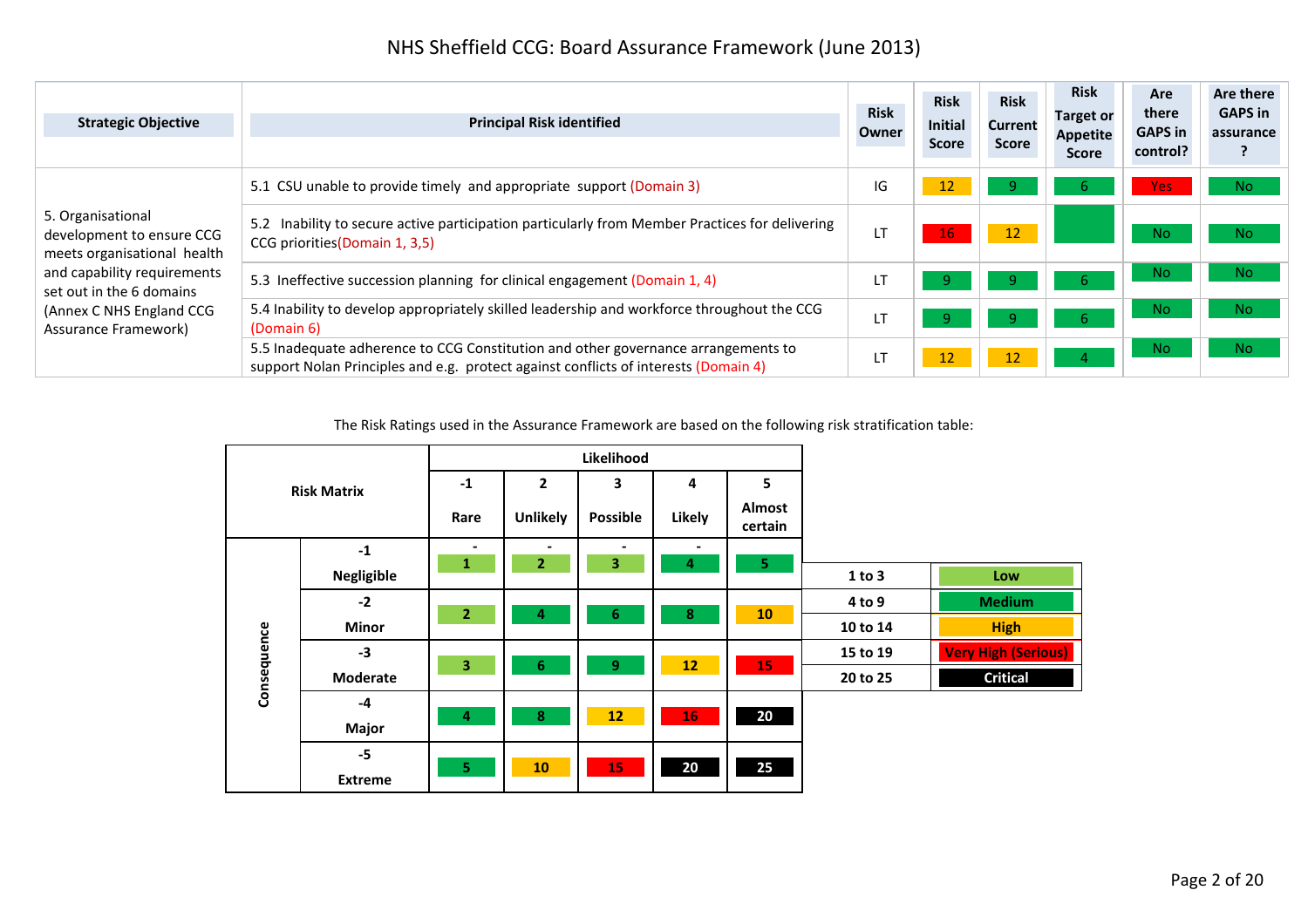|                                                                                                                 |                                                                                               | Principal Objective: To improve patient experience and access to care                                       |                                                                                                                                                                                                                                                                                            | <b>Director lead:</b> Chief Operating Officer: (Idris Griffiths)                                                                                                                   |  |                                                                                                                         |  |  |
|-----------------------------------------------------------------------------------------------------------------|-----------------------------------------------------------------------------------------------|-------------------------------------------------------------------------------------------------------------|--------------------------------------------------------------------------------------------------------------------------------------------------------------------------------------------------------------------------------------------------------------------------------------------|------------------------------------------------------------------------------------------------------------------------------------------------------------------------------------|--|-------------------------------------------------------------------------------------------------------------------------|--|--|
|                                                                                                                 |                                                                                               |                                                                                                             |                                                                                                                                                                                                                                                                                            |                                                                                                                                                                                    |  |                                                                                                                         |  |  |
|                                                                                                                 |                                                                                               | Principal Risk: 1.1 Loss of public confidence in the CCG through poor communications (Domain 2)             |                                                                                                                                                                                                                                                                                            |                                                                                                                                                                                    |  | Date last reviewed: 24 June 2013                                                                                        |  |  |
| <b>Risk Rating</b><br>(likelihood x<br>consequence):<br>Initial: $4x3=12$<br>Current: 4x3=12<br>Appetite: 3x2=6 | 15<br>10<br>5<br>0                                                                            | Apr-13                                                                                                      | <b>Rationale for current score:</b><br>$\leftarrow$ Risk<br>Communication service requires further development<br>Score<br>$\blacktriangleright$ Risk<br>Appetite<br>Rationale for risk appetite:<br>Excellent communications is essential to establish public confidence<br>Q1<br>2013/14 |                                                                                                                                                                                    |  |                                                                                                                         |  |  |
| CCG has agreed its communication strategy                                                                       |                                                                                               | Existing Controls: (What are we doing about the risk prior to any new mitigating actions?)                  |                                                                                                                                                                                                                                                                                            | Existing Gaps in Control: (Where are we failing to put controls in place and<br>what more should we do?):<br>We need and action plan and assurance process with regard to delivery |  |                                                                                                                         |  |  |
|                                                                                                                 |                                                                                               | Mitigating actions: (What new controls are to be put in place to address Gaps in Control and by what date?) |                                                                                                                                                                                                                                                                                            |                                                                                                                                                                                    |  |                                                                                                                         |  |  |
| <b>Action</b>                                                                                                   |                                                                                               | A communications action plan is being established and additional resource allocated by CSU                  |                                                                                                                                                                                                                                                                                            |                                                                                                                                                                                    |  | <b>Date</b><br><b>July 2013</b>                                                                                         |  |  |
|                                                                                                                 | Assurances: (Where should we find the evidence that controls are effective?)<br>Report to CET |                                                                                                             |                                                                                                                                                                                                                                                                                            |                                                                                                                                                                                    |  | Positive Assurance: (Provide specific evidence of Assurances)<br>Established weekly operational meetings (from 21 June) |  |  |
|                                                                                                                 |                                                                                               | Gaps in assurance: (Where are we failing to gain evidence that our controls are effective?                  |                                                                                                                                                                                                                                                                                            |                                                                                                                                                                                    |  |                                                                                                                         |  |  |
| Direct feedback from the public                                                                                 |                                                                                               |                                                                                                             |                                                                                                                                                                                                                                                                                            |                                                                                                                                                                                    |  |                                                                                                                         |  |  |
|                                                                                                                 |                                                                                               |                                                                                                             |                                                                                                                                                                                                                                                                                            |                                                                                                                                                                                    |  | <b>Principle Risk Reference:</b><br>1.1                                                                                 |  |  |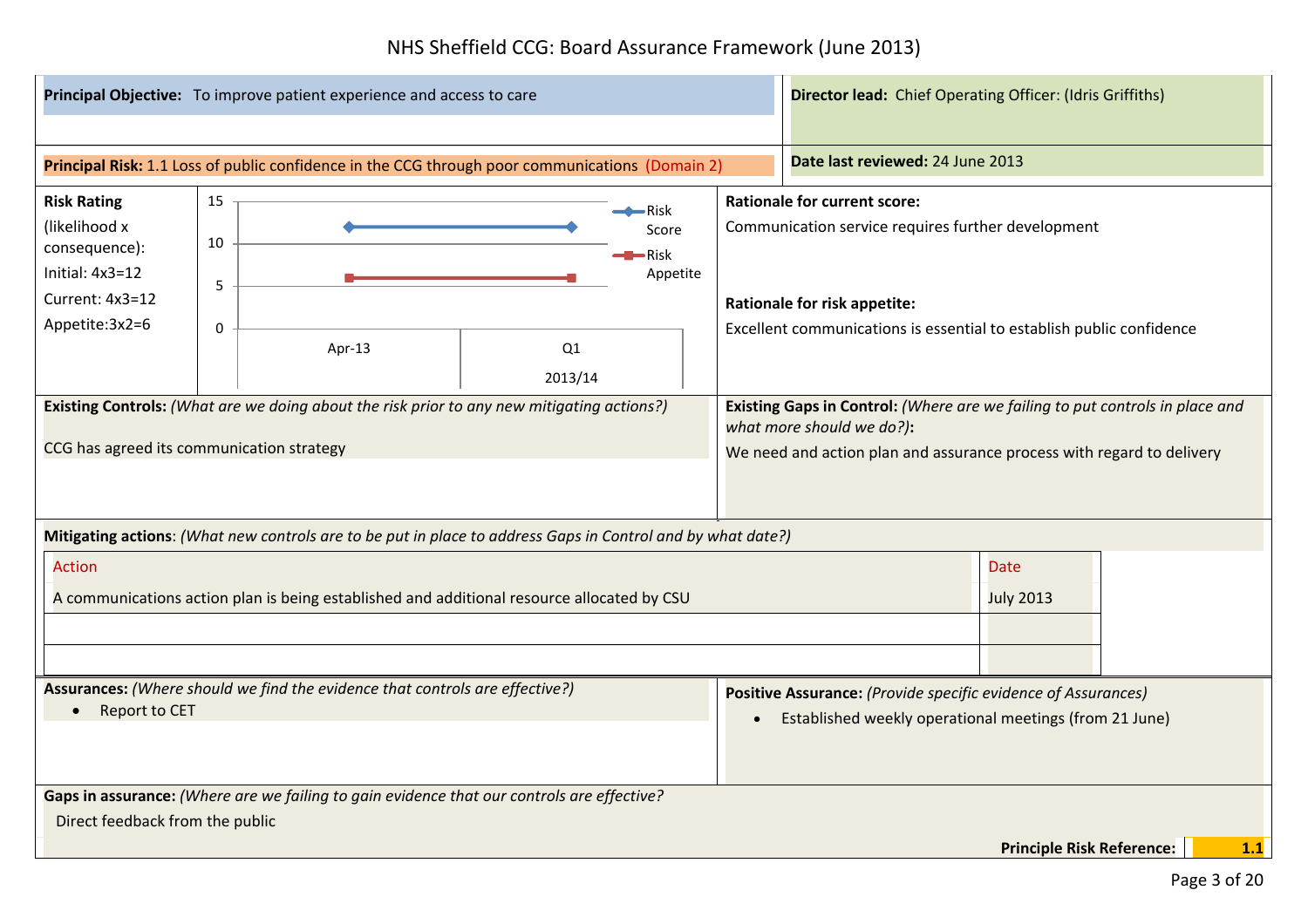|                                                                                                                                                                   |                              | Principal Objective: To improve patient experience and access to care                                                                                                                                                                                                                                                                                                                                                                                                                                                                                                                                                                                                                                                                                                                               | <b>Director lead:</b> Director of Business Planning & Partnerships: (Tim<br>Furness) |  |                                                                                           |                                  |                                  |       |
|-------------------------------------------------------------------------------------------------------------------------------------------------------------------|------------------------------|-----------------------------------------------------------------------------------------------------------------------------------------------------------------------------------------------------------------------------------------------------------------------------------------------------------------------------------------------------------------------------------------------------------------------------------------------------------------------------------------------------------------------------------------------------------------------------------------------------------------------------------------------------------------------------------------------------------------------------------------------------------------------------------------------------|--------------------------------------------------------------------------------------|--|-------------------------------------------------------------------------------------------|----------------------------------|----------------------------------|-------|
|                                                                                                                                                                   |                              | Principal Risk: 1.2 Insufficient engagement with patients and the public on CCG priorities and in their<br>participation leading to inappropriate use of NHS services and self-care (Domain 2)                                                                                                                                                                                                                                                                                                                                                                                                                                                                                                                                                                                                      |                                                                                      |  |                                                                                           | Date last reviewed: 24 June 2013 |                                  |       |
| <b>Risk Rating</b><br>(likelihood x<br>consequence):<br>Initial: $4x3 = 12$<br>Current: $3x3 = 9$<br>Appetite: $2x3 = 6$<br>Communication and engagement strategy | 15<br>10<br>5<br>$\mathbf 0$ | <b>Rationale for current score:</b><br>$\rightarrow$ Risk<br>It is likely that, in a new organisation with new ways of working, there is<br>Score<br>insufficient engagement. Feedback from patient reps, based on PCT working,<br>-Risk<br>confirms that. Work to date - engagement principles, public meeting -<br>Appetite<br>reduces that likelihood.<br><b>Rationale for risk appetite:</b><br>We should have mechanisms in place that make effective engagement<br>Q1<br>Apr-13<br>routine and therefore the likelihood of failure to engage "unlikely" at worst<br>2013/14<br><b>Existing Controls:</b> (What are we doing about the risk prior to any new mitigating actions?)<br>Existing Gaps in Control: (Where are we failing to put controls in place and<br>what more should we do?): |                                                                                      |  |                                                                                           |                                  |                                  |       |
| We need to develop working practices and protocols to put the strategy into<br>practice                                                                           |                              |                                                                                                                                                                                                                                                                                                                                                                                                                                                                                                                                                                                                                                                                                                                                                                                                     |                                                                                      |  |                                                                                           |                                  |                                  |       |
|                                                                                                                                                                   |                              | Mitigating actions: (What new controls are to be put in place to address Gaps in Control and by what date?)                                                                                                                                                                                                                                                                                                                                                                                                                                                                                                                                                                                                                                                                                         |                                                                                      |  |                                                                                           |                                  |                                  |       |
| <b>Action</b>                                                                                                                                                     |                              |                                                                                                                                                                                                                                                                                                                                                                                                                                                                                                                                                                                                                                                                                                                                                                                                     |                                                                                      |  |                                                                                           |                                  | <b>Date</b>                      |       |
|                                                                                                                                                                   |                              | Meeting with members of the public 4/7/13 to discuss how they wish to be engaged.                                                                                                                                                                                                                                                                                                                                                                                                                                                                                                                                                                                                                                                                                                                   |                                                                                      |  |                                                                                           |                                  | 4/7/13                           |       |
|                                                                                                                                                                   |                              | Engagement action plan - to implement strategy - to GB in September (as no August GB)                                                                                                                                                                                                                                                                                                                                                                                                                                                                                                                                                                                                                                                                                                               |                                                                                      |  |                                                                                           |                                  | 5/9/13                           |       |
|                                                                                                                                                                   |                              |                                                                                                                                                                                                                                                                                                                                                                                                                                                                                                                                                                                                                                                                                                                                                                                                     |                                                                                      |  |                                                                                           |                                  |                                  |       |
| Assurances: (Where should we find the evidence that controls are effective?)<br>Business cases and GB papers should describe engagement and result of it          |                              |                                                                                                                                                                                                                                                                                                                                                                                                                                                                                                                                                                                                                                                                                                                                                                                                     |                                                                                      |  | Positive Assurance: (Provide specific evidence of Assurances)<br>None as yet<br>$\bullet$ |                                  |                                  |       |
|                                                                                                                                                                   |                              | Gaps in assurance: (Where are we failing to gain evidence that our controls are effective?                                                                                                                                                                                                                                                                                                                                                                                                                                                                                                                                                                                                                                                                                                          |                                                                                      |  |                                                                                           |                                  |                                  |       |
|                                                                                                                                                                   |                              | Communication and engagement strategy only recently adopted. Too early for reports on activity. As further controls not yet in place, assurance cant' yet be given                                                                                                                                                                                                                                                                                                                                                                                                                                                                                                                                                                                                                                  |                                                                                      |  |                                                                                           |                                  |                                  |       |
|                                                                                                                                                                   |                              |                                                                                                                                                                                                                                                                                                                                                                                                                                                                                                                                                                                                                                                                                                                                                                                                     |                                                                                      |  |                                                                                           |                                  | <b>Principle Risk Reference:</b> | $1.2$ |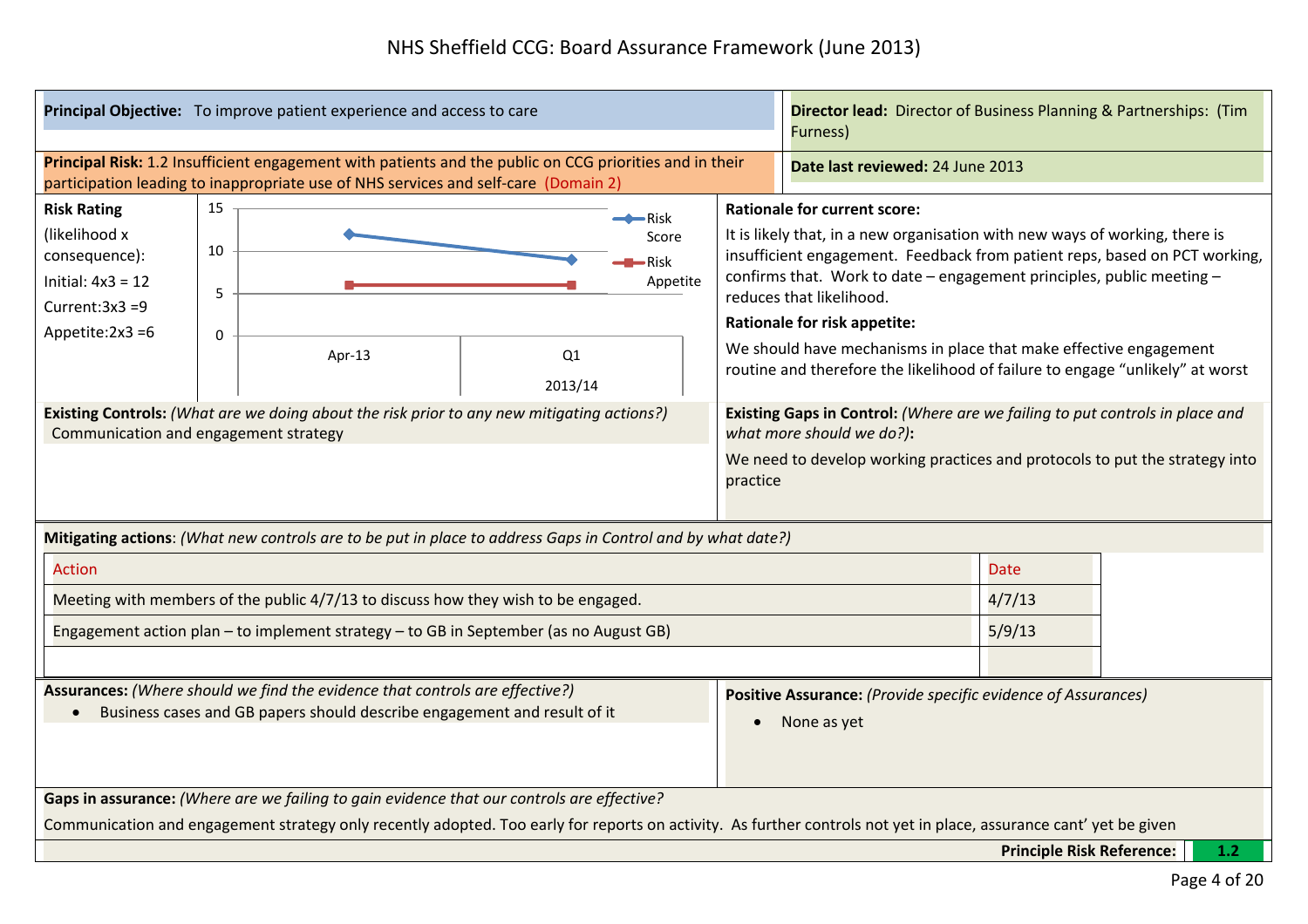| Principal Objective: To improve patient experience and access to care                                                                                             |                                                                                                                                                                                                                                                                                                                                                                                                                                                                                                                                                                                                                                                                                                                                                                           |  | <b>Director lead:</b> Chief Operating Officer: (Idris Griffiths) |  |                                                                                                                                                             |  |                                  |     |  |
|-------------------------------------------------------------------------------------------------------------------------------------------------------------------|---------------------------------------------------------------------------------------------------------------------------------------------------------------------------------------------------------------------------------------------------------------------------------------------------------------------------------------------------------------------------------------------------------------------------------------------------------------------------------------------------------------------------------------------------------------------------------------------------------------------------------------------------------------------------------------------------------------------------------------------------------------------------|--|------------------------------------------------------------------|--|-------------------------------------------------------------------------------------------------------------------------------------------------------------|--|----------------------------------|-----|--|
|                                                                                                                                                                   |                                                                                                                                                                                                                                                                                                                                                                                                                                                                                                                                                                                                                                                                                                                                                                           |  |                                                                  |  |                                                                                                                                                             |  |                                  |     |  |
| Principal Risk: 1.3 System wide or specific provider capacity problems emerge to prevent delivery of NHS<br>Constitution and/or NHS E required pledges (Domain 3) |                                                                                                                                                                                                                                                                                                                                                                                                                                                                                                                                                                                                                                                                                                                                                                           |  |                                                                  |  |                                                                                                                                                             |  | Date last reviewed: 24 June 2013 |     |  |
| <b>Risk Rating</b><br>(likelihood x<br>consequence):<br>Initial: 4x3=12<br>Current: 3x3=9<br>Appetite: 2x3=6                                                      | 15<br><b>Rationale for current score:</b><br>$\rightarrow$ Risk<br>Inefficient patient flow through the system can significantly impact on<br>Score<br>10<br>waiting times e.g. 18 weeks and A&E 4 hours<br>$\blacksquare$ Risk<br>Appetite<br>5<br><b>Rationale for risk appetite:</b><br>Consequences of capacity problems can have significant impact on patient<br>$\mathbf 0$<br>experience and these need to be mitigated with effective planning and<br>Apr-13<br>Q1<br>partnership work<br>2013/14<br><b>Existing Controls:</b> (What are we doing about the risk prior to any new mitigating actions?)<br>Existing Gaps in Control: (Where are we failing to put controls in place and<br>Partnership work through Right First Time<br>what more should we do?): |  |                                                                  |  |                                                                                                                                                             |  |                                  |     |  |
|                                                                                                                                                                   | More forward planning e.g. winter                                                                                                                                                                                                                                                                                                                                                                                                                                                                                                                                                                                                                                                                                                                                         |  |                                                                  |  |                                                                                                                                                             |  |                                  |     |  |
| Mitigating actions: (What new controls are to be put in place to address Gaps in Control and by what date?)                                                       |                                                                                                                                                                                                                                                                                                                                                                                                                                                                                                                                                                                                                                                                                                                                                                           |  |                                                                  |  |                                                                                                                                                             |  |                                  |     |  |
| <b>Action</b>                                                                                                                                                     |                                                                                                                                                                                                                                                                                                                                                                                                                                                                                                                                                                                                                                                                                                                                                                           |  |                                                                  |  |                                                                                                                                                             |  | <b>Date</b>                      |     |  |
| <b>Established urgent care Board</b>                                                                                                                              |                                                                                                                                                                                                                                                                                                                                                                                                                                                                                                                                                                                                                                                                                                                                                                           |  |                                                                  |  |                                                                                                                                                             |  | June 2013                        |     |  |
| Agree A&E action plan                                                                                                                                             |                                                                                                                                                                                                                                                                                                                                                                                                                                                                                                                                                                                                                                                                                                                                                                           |  |                                                                  |  |                                                                                                                                                             |  | <b>June 2013</b>                 |     |  |
| Draft winter plan produced                                                                                                                                        |                                                                                                                                                                                                                                                                                                                                                                                                                                                                                                                                                                                                                                                                                                                                                                           |  |                                                                  |  |                                                                                                                                                             |  | <b>July 2013</b>                 |     |  |
| Assurances: (Where should we find the evidence that controls are effective?)<br>Quality & Outcomes Report to Governing Body<br>$\bullet$                          |                                                                                                                                                                                                                                                                                                                                                                                                                                                                                                                                                                                                                                                                                                                                                                           |  |                                                                  |  | Positive Assurance: (Provide specific evidence of Assurances)<br>Urgent Care Board ToR and Action Plan reported to Governing Body<br>$\bullet$<br>June 2013 |  |                                  |     |  |
| Gaps in assurance: (Where are we failing to gain evidence that our controls are effective?                                                                        |                                                                                                                                                                                                                                                                                                                                                                                                                                                                                                                                                                                                                                                                                                                                                                           |  |                                                                  |  |                                                                                                                                                             |  |                                  |     |  |
| No current gaps - to be reviewed                                                                                                                                  |                                                                                                                                                                                                                                                                                                                                                                                                                                                                                                                                                                                                                                                                                                                                                                           |  |                                                                  |  |                                                                                                                                                             |  |                                  |     |  |
|                                                                                                                                                                   |                                                                                                                                                                                                                                                                                                                                                                                                                                                                                                                                                                                                                                                                                                                                                                           |  |                                                                  |  |                                                                                                                                                             |  | <b>Principle Risk Reference:</b> | 1.3 |  |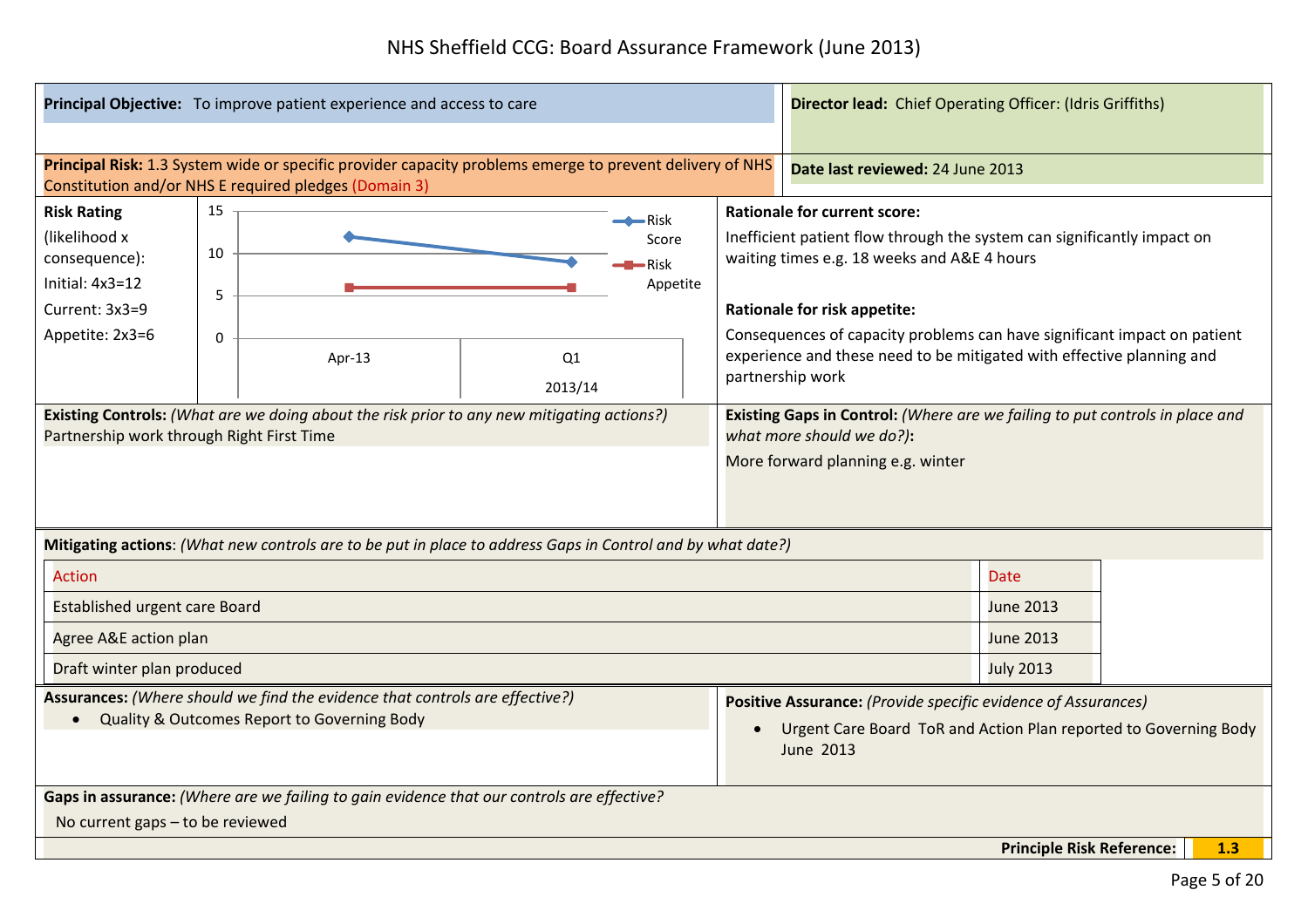|                                                                                                                                                                                                                                                                                                                                                                                                       | Principal Objective: To improve the quality and equality of healthcare in Sheffield |  |                                                                                                               |  | Director lead: Chief Nurse: (Kevin Clifford)                                                                                                                                                                                                                                                                                                                                                                                                                                                                                                                 |                                                                                                                                                                                                                                                                             |                                  |  |     |
|-------------------------------------------------------------------------------------------------------------------------------------------------------------------------------------------------------------------------------------------------------------------------------------------------------------------------------------------------------------------------------------------------------|-------------------------------------------------------------------------------------|--|---------------------------------------------------------------------------------------------------------------|--|--------------------------------------------------------------------------------------------------------------------------------------------------------------------------------------------------------------------------------------------------------------------------------------------------------------------------------------------------------------------------------------------------------------------------------------------------------------------------------------------------------------------------------------------------------------|-----------------------------------------------------------------------------------------------------------------------------------------------------------------------------------------------------------------------------------------------------------------------------|----------------------------------|--|-----|
|                                                                                                                                                                                                                                                                                                                                                                                                       |                                                                                     |  | Principal Risk: 2.1 Providers delivering poor quality care and not meeting quality targets (Domain 4)         |  |                                                                                                                                                                                                                                                                                                                                                                                                                                                                                                                                                              | Date last reviewed: 18 <sup>th</sup> June 2013                                                                                                                                                                                                                              |                                  |  |     |
| <b>Risk Rating</b><br>10<br>∙Risk<br>(likelihood x<br>Score<br>consequence):<br>•Risk<br>5<br>Initial: 3x3=9<br>Appetite<br>Current: 3x3=9<br>Appetite: 2x3=6<br>$\Omega$<br>Apr-13<br>Q1<br>2013/14                                                                                                                                                                                                  |                                                                                     |  |                                                                                                               |  | <b>Rationale for current score:</b><br>The impact of the Francis (2) review has not yet fully been assessed by<br>Sheffield providers and thus the CCG requires more assurance that the<br>culture of services that we commission is focused on the safety and<br>wellbeing of patient/service users.<br><b>Rationale for risk appetite:</b><br>To get to a position where the consequence is moderate and although there<br>will always be risks to patient safety and poor quality care, that the impact<br>on patient outcomes and experience is reduced. |                                                                                                                                                                                                                                                                             |                                  |  |     |
| Existing Controls: (What are we doing about the risk prior to any new mitigating actions?)<br>National and Local Policy/regulatory standards; CQC regulations, SI, Infection Control,<br>Safeguarding procedures, NICE/Quality Standards, Patient Surveys, Quality standards in<br><b>Contracts, Contract Quality Review Groups</b>                                                                   |                                                                                     |  |                                                                                                               |  | Existing Gaps in Control: (Where are we failing to put controls in place and<br>what more should we do?):<br>The CCG needs to have a commissioning for quality strategy that will deliver<br>the required actions from national directives and reviews and describe how<br>we hold providers to account for quality.                                                                                                                                                                                                                                         |                                                                                                                                                                                                                                                                             |                                  |  |     |
|                                                                                                                                                                                                                                                                                                                                                                                                       |                                                                                     |  | Mitigating actions: (What new controls are to be put in place to address Gaps in Control and by what date?)   |  |                                                                                                                                                                                                                                                                                                                                                                                                                                                                                                                                                              |                                                                                                                                                                                                                                                                             |                                  |  |     |
| <b>Action</b>                                                                                                                                                                                                                                                                                                                                                                                         |                                                                                     |  |                                                                                                               |  |                                                                                                                                                                                                                                                                                                                                                                                                                                                                                                                                                              |                                                                                                                                                                                                                                                                             | <b>Date</b>                      |  |     |
|                                                                                                                                                                                                                                                                                                                                                                                                       |                                                                                     |  | Development of a CCG Quality Strategy and supporting strategies - incorporating actions from national reviews |  |                                                                                                                                                                                                                                                                                                                                                                                                                                                                                                                                                              |                                                                                                                                                                                                                                                                             | <b>Jan 2014</b>                  |  |     |
| Assurances: (Where should we find the evidence that controls are effective?)<br>CQC inspections of providers and provider action plans, provider data and annual<br>$\bullet$<br>reports SI investigation reports, Serious Case Reviews, Clinical Audit reports, Internal<br>audit benchmarking data, provider Governance Meetings, site visits, CCG<br>Commissioning Groups, CCG quality dashboards. |                                                                                     |  |                                                                                                               |  |                                                                                                                                                                                                                                                                                                                                                                                                                                                                                                                                                              | Positive Assurance: (Provide specific evidence of Assurances)<br>Quality Assurance Committee Minutes, Serious Incident reports,<br>Safeguarding reports, Patient Experience / Complaints reports, data<br>on quality targets, exception reports to Governing Body Quarterly |                                  |  |     |
| Gaps in assurance: (Where are we failing to gain evidence that our controls are effective?<br>No.                                                                                                                                                                                                                                                                                                     |                                                                                     |  |                                                                                                               |  |                                                                                                                                                                                                                                                                                                                                                                                                                                                                                                                                                              |                                                                                                                                                                                                                                                                             |                                  |  |     |
|                                                                                                                                                                                                                                                                                                                                                                                                       |                                                                                     |  |                                                                                                               |  |                                                                                                                                                                                                                                                                                                                                                                                                                                                                                                                                                              |                                                                                                                                                                                                                                                                             | <b>Principle Risk Reference:</b> |  | 2.1 |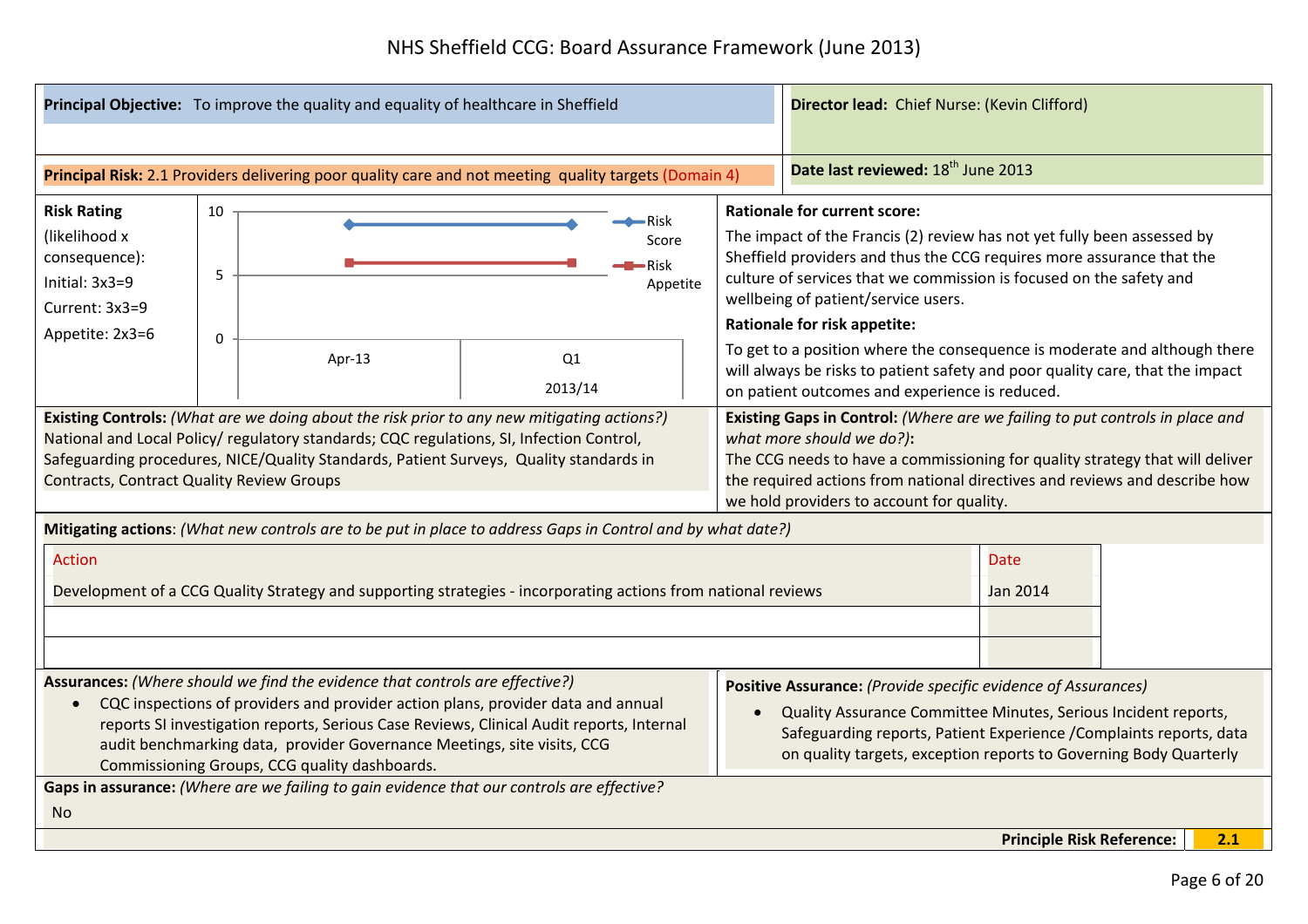|                                                                                                                                                                                                                                                       | Principal Objective: To improve the quality and equality of healthcare in Sheffield |                                                                                                                                                                                  |               | Director lead: Chief Nurse: (Kevin Clifford)     |                                                                                                                                                                                                                                                                                                                                                                                                                                                                                                                                                                           |  |                                                                                                                                                          |  |  |
|-------------------------------------------------------------------------------------------------------------------------------------------------------------------------------------------------------------------------------------------------------|-------------------------------------------------------------------------------------|----------------------------------------------------------------------------------------------------------------------------------------------------------------------------------|---------------|--------------------------------------------------|---------------------------------------------------------------------------------------------------------------------------------------------------------------------------------------------------------------------------------------------------------------------------------------------------------------------------------------------------------------------------------------------------------------------------------------------------------------------------------------------------------------------------------------------------------------------------|--|----------------------------------------------------------------------------------------------------------------------------------------------------------|--|--|
|                                                                                                                                                                                                                                                       |                                                                                     |                                                                                                                                                                                  |               |                                                  |                                                                                                                                                                                                                                                                                                                                                                                                                                                                                                                                                                           |  |                                                                                                                                                          |  |  |
|                                                                                                                                                                                                                                                       |                                                                                     | Principal Risk: 2.2 Inappropriate eligibility for Continuing Health Care leading to an excess demand for<br>NHS funded services - including retrospective assessments (Domain 4) |               |                                                  |                                                                                                                                                                                                                                                                                                                                                                                                                                                                                                                                                                           |  | Date last reviewed: 18 <sup>th</sup> June 2013                                                                                                           |  |  |
| <b>Risk Rating</b><br>(likelihood x<br>consequence):<br>Initial $3x3 = 9$<br>Current: $2x3 = 6$<br>Appetite: 2x3=6                                                                                                                                    | 10<br>5<br>$\mathbf 0$                                                              | Apr-13                                                                                                                                                                           | Q1<br>2013/14 | $\rightarrow$ Risk<br>Score<br>•Risk<br>Appetite | <b>Rationale for current score:</b><br>There remains a level of disagreement with Sheffield City Council preventing<br>a full shared understanding and application of the National Frame work. CCG<br>now has strong controls to ensure consistent and appropriate eligibility<br>decisions.<br>Rationale for risk appetite:<br>Targeting a lower level of risk could have consequential impact elsewhere in<br>the system e.g. home of choice.<br>Existing Gaps in Control: (Where are we failing to put controls in place and<br>what more should we do?):<br><b>No</b> |  |                                                                                                                                                          |  |  |
|                                                                                                                                                                                                                                                       |                                                                                     | Mitigating actions: (What new controls are to be put in place to address Gaps in Control and by what date?)                                                                      |               |                                                  |                                                                                                                                                                                                                                                                                                                                                                                                                                                                                                                                                                           |  |                                                                                                                                                          |  |  |
| <b>Action</b>                                                                                                                                                                                                                                         |                                                                                     |                                                                                                                                                                                  |               |                                                  |                                                                                                                                                                                                                                                                                                                                                                                                                                                                                                                                                                           |  | <b>Date</b>                                                                                                                                              |  |  |
|                                                                                                                                                                                                                                                       |                                                                                     |                                                                                                                                                                                  |               |                                                  |                                                                                                                                                                                                                                                                                                                                                                                                                                                                                                                                                                           |  |                                                                                                                                                          |  |  |
| Assurances: (Where should we find the evidence that controls are effective?)<br>Data on CHC eligibility. National and Yorkshire benchmarking, Monthly Executive<br>review of activity and finance. Minutes of committee meetings, Escalation reports. |                                                                                     |                                                                                                                                                                                  |               |                                                  |                                                                                                                                                                                                                                                                                                                                                                                                                                                                                                                                                                           |  | Positive Assurance: (Provide specific evidence of Assurances)<br>Governing Body Exception Reports, CET/Planning and Delivery<br><b>Exception reports</b> |  |  |
|                                                                                                                                                                                                                                                       |                                                                                     | Gaps in assurance: (Where are we failing to gain evidence that our controls are effective?                                                                                       |               |                                                  |                                                                                                                                                                                                                                                                                                                                                                                                                                                                                                                                                                           |  |                                                                                                                                                          |  |  |
|                                                                                                                                                                                                                                                       |                                                                                     |                                                                                                                                                                                  |               |                                                  |                                                                                                                                                                                                                                                                                                                                                                                                                                                                                                                                                                           |  | A small number of areas of disagreement remain with SCC preventing a full shared understanding and application of the National Frame work                |  |  |
|                                                                                                                                                                                                                                                       |                                                                                     |                                                                                                                                                                                  |               |                                                  |                                                                                                                                                                                                                                                                                                                                                                                                                                                                                                                                                                           |  | <b>Principle Risk Reference:</b><br>2.2                                                                                                                  |  |  |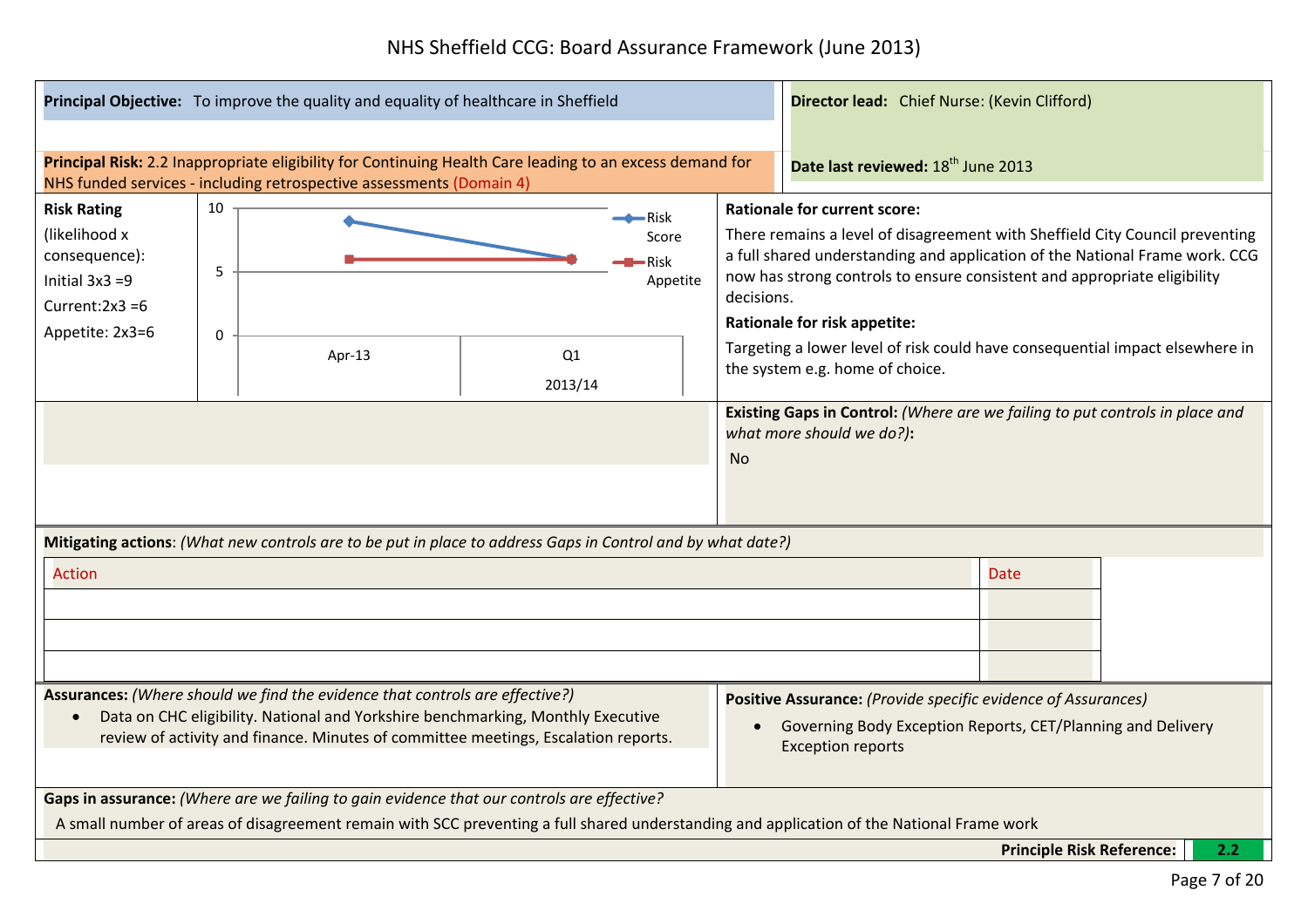| Principal Objective: To work with Sheffield City Council to continue to reduce health inequalities in<br><b>Sheffield</b>                                                                                                                                                                                                                                      |                                                                                                                                                                                                                                            |                                                                                                                                       |  |  | <b>Director lead:</b> Director of Business Planning & Partnerships: (Tim<br>Furness)                                                                                                                          |                                                                                                                                                                                                                                                                                                                                                                                                                                                                                                                                          |                                          |  |  |
|----------------------------------------------------------------------------------------------------------------------------------------------------------------------------------------------------------------------------------------------------------------------------------------------------------------------------------------------------------------|--------------------------------------------------------------------------------------------------------------------------------------------------------------------------------------------------------------------------------------------|---------------------------------------------------------------------------------------------------------------------------------------|--|--|---------------------------------------------------------------------------------------------------------------------------------------------------------------------------------------------------------------|------------------------------------------------------------------------------------------------------------------------------------------------------------------------------------------------------------------------------------------------------------------------------------------------------------------------------------------------------------------------------------------------------------------------------------------------------------------------------------------------------------------------------------------|------------------------------------------|--|--|
|                                                                                                                                                                                                                                                                                                                                                                |                                                                                                                                                                                                                                            | Principal Risk: 3.1 Health & Well Being Board unable to support CCG Business Plan (Domain 3)                                          |  |  |                                                                                                                                                                                                               | Date last reviewed: 24 June 2013                                                                                                                                                                                                                                                                                                                                                                                                                                                                                                         |                                          |  |  |
| <b>Risk Rating</b><br>(likelihood x<br>consequence):<br>Initial: $3x3 = 9$<br>Current: $2x3 = 6$<br>Appetite: $1x3 = 3$                                                                                                                                                                                                                                        | 10<br>$\rightarrow$ Risk<br>Score<br>Risk<br>5<br>Appetite<br>$\Omega$<br>Q1<br>Apr-13                                                                                                                                                     |                                                                                                                                       |  |  | "unlikely".                                                                                                                                                                                                   | <b>Rationale for current score:</b><br>Initial likelihood was "possible" as HWB was newly established and<br>relationships developing. Recent work has led to HWB support of current<br>CCG commissioning plans. Therefore current risk of future lack of support<br><b>Rationale for risk appetite:</b><br>We should aim to have a close enough understanding of each other's<br>business, and have aligned plans for health and care that focus on people's<br>needs, that the prospect of the HWB not supporting CCG plans is "rare". |                                          |  |  |
| 2013/14<br><b>Existing Controls:</b> (What are we doing about the risk prior to any new mitigating actions?)<br>Four GB GPs active members of HWB<br>HWB forward plan.<br>Current commissioning intentions describe how plans meet HWB strategy<br>Mitigating actions: (What new controls are to be put in place to address Gaps in Control and by what date?) |                                                                                                                                                                                                                                            |                                                                                                                                       |  |  | Existing Gaps in Control: (Where are we failing to put controls in place and<br>what more should we do?):<br>Plan for developing 14/15 plans needs to be explicit about how HWB<br>engaged and support gained |                                                                                                                                                                                                                                                                                                                                                                                                                                                                                                                                          |                                          |  |  |
| <b>Action</b>                                                                                                                                                                                                                                                                                                                                                  |                                                                                                                                                                                                                                            | HWB forward plan includes discussion of partners' commissioning plans, following agreement of the joint Health and wellbeing strategy |  |  |                                                                                                                                                                                                               |                                                                                                                                                                                                                                                                                                                                                                                                                                                                                                                                          | <b>Date</b><br><b>Nov &amp; Dec 2013</b> |  |  |
| Assurances: (Where should we find the evidence that controls are effective?)<br>Minutes of HWB<br>Chair and/or Chief Officer reports                                                                                                                                                                                                                           |                                                                                                                                                                                                                                            |                                                                                                                                       |  |  | Positive Assurance: (Provide specific evidence of Assurances)                                                                                                                                                 |                                                                                                                                                                                                                                                                                                                                                                                                                                                                                                                                          |                                          |  |  |
|                                                                                                                                                                                                                                                                                                                                                                | Gaps in assurance: (Where are we failing to gain evidence that our controls are effective?<br>Minutes of HWB are not routinely received by GB. GB may wish to receive this additional assurance<br><b>Principle Risk Reference:</b><br>3.1 |                                                                                                                                       |  |  |                                                                                                                                                                                                               |                                                                                                                                                                                                                                                                                                                                                                                                                                                                                                                                          |                                          |  |  |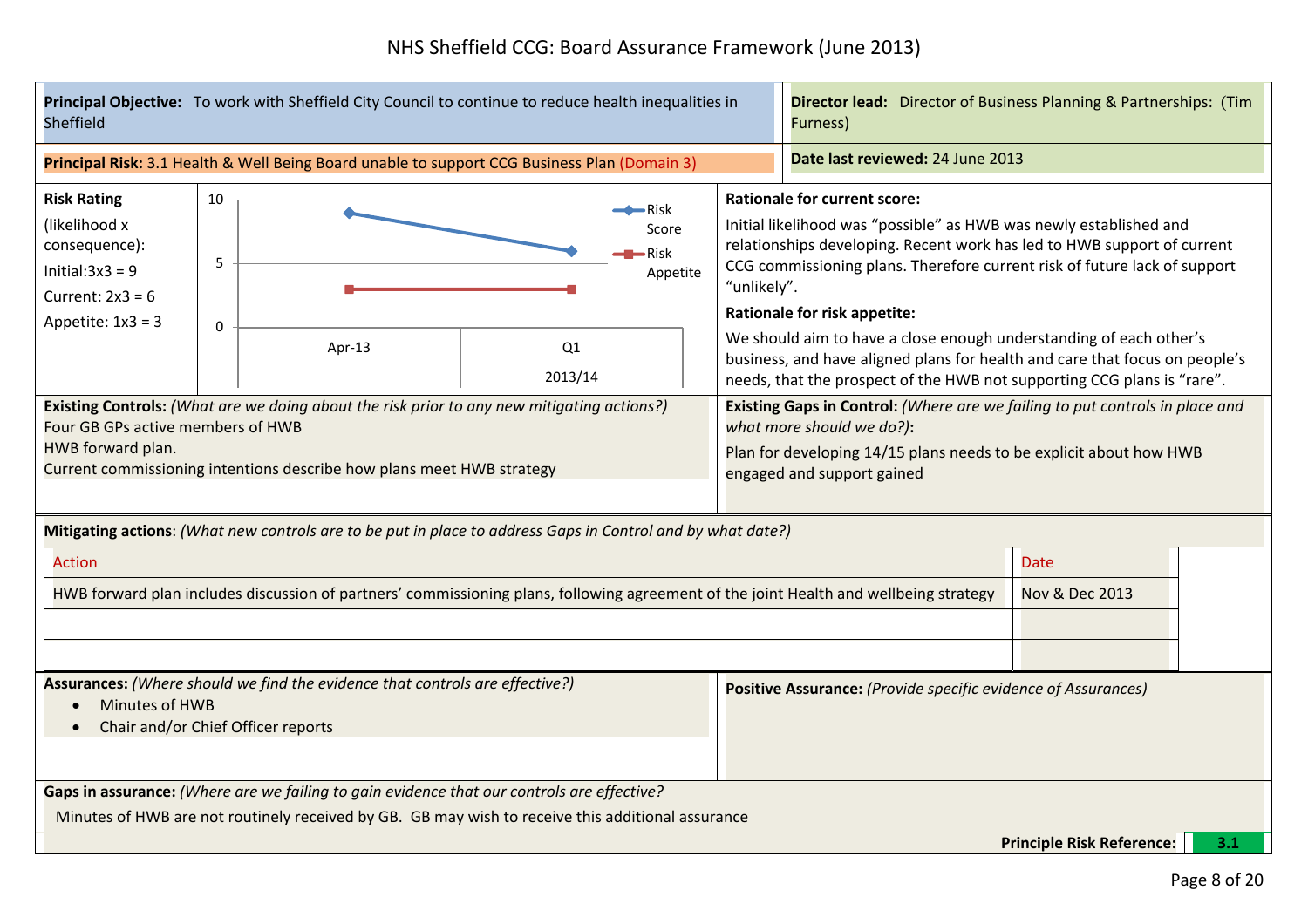| <b>Sheffield</b>                                                                                                                                                                        | Principal Objective: To work with Sheffield City Council to continue to reduce health inequalities in |                                                                     |                                                                                                              |                                                                                                                                                                                                                                                                                                                                                                                                                                                                                                      | Director lead: Director of Finance: (Julia Newton)                                                                                                                                   |                                  |  |     |  |
|-----------------------------------------------------------------------------------------------------------------------------------------------------------------------------------------|-------------------------------------------------------------------------------------------------------|---------------------------------------------------------------------|--------------------------------------------------------------------------------------------------------------|------------------------------------------------------------------------------------------------------------------------------------------------------------------------------------------------------------------------------------------------------------------------------------------------------------------------------------------------------------------------------------------------------------------------------------------------------------------------------------------------------|--------------------------------------------------------------------------------------------------------------------------------------------------------------------------------------|----------------------------------|--|-----|--|
|                                                                                                                                                                                         |                                                                                                       | which adversely impact on CCG's ability to implement its priorities | Principal Risk: 3.2 Budgetary constraints faced by Sheffield City Council result in actions by a key partner |                                                                                                                                                                                                                                                                                                                                                                                                                                                                                                      |                                                                                                                                                                                      | Date last reviewed: 17 June 2013 |  |     |  |
| <b>Risk Rating</b><br>(likelihood x<br>consequence):<br>Initial: $4x4=16$<br>Current: 4x4=16<br>Appetite: 2x2=4                                                                         | 20<br>$\leftarrow$ Risk<br>Score<br>-Risk<br>10<br>Appetite<br>$\mathbf{0}$<br>Q1<br>Apr- $13$        |                                                                     |                                                                                                              | <b>Rationale for current score:</b><br>Discussions with SCC on managing their inability due to serious budgetary<br>constraints, to extend social care services and to respond positively to Right<br>First Time changes need to be progressed further before the risk rating can<br>be reduced.<br><b>Rationale for risk appetite:</b><br>CCG needs to get to a position where it can be sure that impact is unlikely<br>and minor to be able to press ahead with service redesign with confidence. |                                                                                                                                                                                      |                                  |  |     |  |
| 2013/14<br><b>Existing Controls:</b> (What are we doing about the risk prior to any new mitigating actions?)<br>Joint director level meetings with SCC;RFT Board; S256 agreements; HWBB |                                                                                                       |                                                                     |                                                                                                              |                                                                                                                                                                                                                                                                                                                                                                                                                                                                                                      | Existing Gaps in Control: (Where are we failing to put controls in place and<br>what more should we do?):<br>More formal integrated financial planning and risk sharing arrangements |                                  |  |     |  |
| <b>Action</b>                                                                                                                                                                           |                                                                                                       |                                                                     | Mitigating actions: (What new controls are to be put in place to address Gaps in Control and by what date?)  |                                                                                                                                                                                                                                                                                                                                                                                                                                                                                                      |                                                                                                                                                                                      | <b>Date</b>                      |  |     |  |
|                                                                                                                                                                                         |                                                                                                       |                                                                     | Improved financial risk sharing arrangements with SCC in particular re. impact of Right First Time           |                                                                                                                                                                                                                                                                                                                                                                                                                                                                                                      |                                                                                                                                                                                      | Sept 2013                        |  |     |  |
|                                                                                                                                                                                         |                                                                                                       | Increased joint financial planning for 14/15 and beyond             |                                                                                                              |                                                                                                                                                                                                                                                                                                                                                                                                                                                                                                      |                                                                                                                                                                                      | Jan 2014                         |  |     |  |
| Assurances: (Where should we find the evidence that controls are effective?)<br>RFT Board minutes; Audit of RFT                                                                         |                                                                                                       |                                                                     |                                                                                                              | Positive Assurance: (Provide specific evidence of Assurances)<br>Updates to Board monthly on CCG Finance position and on RFT                                                                                                                                                                                                                                                                                                                                                                         |                                                                                                                                                                                      |                                  |  |     |  |
| Gaps in assurance: (Where are we failing to gain evidence that our controls are effective?<br>N/A                                                                                       |                                                                                                       |                                                                     |                                                                                                              |                                                                                                                                                                                                                                                                                                                                                                                                                                                                                                      |                                                                                                                                                                                      |                                  |  |     |  |
|                                                                                                                                                                                         |                                                                                                       |                                                                     |                                                                                                              |                                                                                                                                                                                                                                                                                                                                                                                                                                                                                                      |                                                                                                                                                                                      | <b>Principle Risk Reference:</b> |  | 3.2 |  |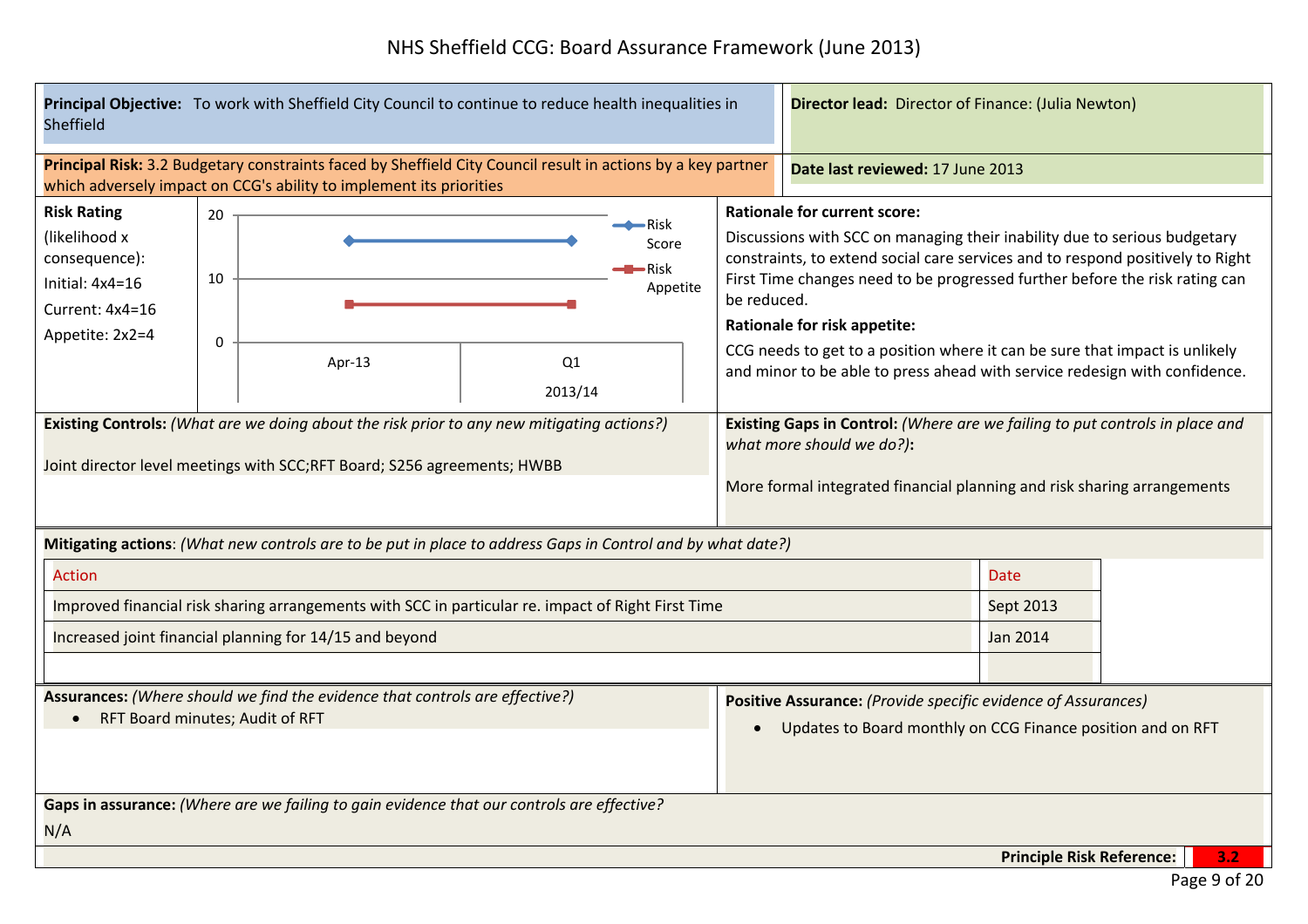|                                                                                                                                                               | Principal Objective: To ensure there is a sustainable, affordable healthcare system in Sheffield. | <b>Director lead:</b> Director of Business Planning & Partnerships: (Tim<br>Furness)                        |                                                                                                                                                                                                                                                                                                                                                                                                          |                                                                                                                                                                                                                                                                                                     |     |  |
|---------------------------------------------------------------------------------------------------------------------------------------------------------------|---------------------------------------------------------------------------------------------------|-------------------------------------------------------------------------------------------------------------|----------------------------------------------------------------------------------------------------------------------------------------------------------------------------------------------------------------------------------------------------------------------------------------------------------------------------------------------------------------------------------------------------------|-----------------------------------------------------------------------------------------------------------------------------------------------------------------------------------------------------------------------------------------------------------------------------------------------------|-----|--|
|                                                                                                                                                               | Principal Risk: 4.1 Ineffective commissioning practices (Domain 3)                                | Date last reviewed: 24 June 2013                                                                            |                                                                                                                                                                                                                                                                                                                                                                                                          |                                                                                                                                                                                                                                                                                                     |     |  |
| <b>Risk Rating</b><br>(likelihood x<br>consequence):<br>Initial: 3x3=9<br>Current: 3x3=9<br>Appetite: $1x3 = 3$                                               | 10<br>5<br>0<br>Apr-13                                                                            | •Risk<br>Score<br><del>–</del> Risk<br>Appetite<br>Q1<br>2013/14                                            | <b>Rationale for current score:</b><br>As a result of profound organisational change and adoption of new ways of<br>working, it is possible that some of the good commissioning practice used by<br>the PCT has stopped being routinely used.<br><b>Rationale for risk appetite:</b><br>Organisational and staff development should result in clinicians and staff<br>being familiar with best practice. |                                                                                                                                                                                                                                                                                                     |     |  |
| <b>Existing Controls:</b> (What are we doing about the risk prior to any new mitigating actions?)<br>OD programme. Staff development activities.              |                                                                                                   |                                                                                                             | practice                                                                                                                                                                                                                                                                                                                                                                                                 | Existing Gaps in Control: (Where are we failing to put controls in place and<br>what more should we do?): Business processes do not always prompt and<br>ensure rigorous application of good commissioning practices. The OD<br>steering group should consider the development and adoption of best |     |  |
|                                                                                                                                                               |                                                                                                   | Mitigating actions: (What new controls are to be put in place to address Gaps in Control and by what date?) |                                                                                                                                                                                                                                                                                                                                                                                                          |                                                                                                                                                                                                                                                                                                     |     |  |
| <b>Action</b>                                                                                                                                                 |                                                                                                   |                                                                                                             |                                                                                                                                                                                                                                                                                                                                                                                                          | <b>Date</b>                                                                                                                                                                                                                                                                                         |     |  |
|                                                                                                                                                               | New business case template adopted, prompting use of good practice                                |                                                                                                             |                                                                                                                                                                                                                                                                                                                                                                                                          | <b>June 2013</b>                                                                                                                                                                                                                                                                                    |     |  |
|                                                                                                                                                               | Development of 2014/15 commissioning plans should reflect best practice                           |                                                                                                             |                                                                                                                                                                                                                                                                                                                                                                                                          | Sept-Dec 2013                                                                                                                                                                                                                                                                                       |     |  |
| On-going OD and staff development                                                                                                                             |                                                                                                   |                                                                                                             |                                                                                                                                                                                                                                                                                                                                                                                                          |                                                                                                                                                                                                                                                                                                     |     |  |
| Assurances: (Where should we find the evidence that controls are effective?)<br>Business cases and papers to GB should reflect good practice<br>Reports on OD |                                                                                                   |                                                                                                             |                                                                                                                                                                                                                                                                                                                                                                                                          | Positive Assurance: (Provide specific evidence of Assurances)                                                                                                                                                                                                                                       |     |  |
|                                                                                                                                                               | Gaps in assurance: (Where are we failing to gain evidence that our controls are effective?        |                                                                                                             |                                                                                                                                                                                                                                                                                                                                                                                                          |                                                                                                                                                                                                                                                                                                     |     |  |
|                                                                                                                                                               | OD reports to GB do not yet reflect development of best commissioning practice                    |                                                                                                             |                                                                                                                                                                                                                                                                                                                                                                                                          |                                                                                                                                                                                                                                                                                                     |     |  |
|                                                                                                                                                               |                                                                                                   |                                                                                                             |                                                                                                                                                                                                                                                                                                                                                                                                          | <b>Principle Risk Reference:</b>                                                                                                                                                                                                                                                                    | 4.1 |  |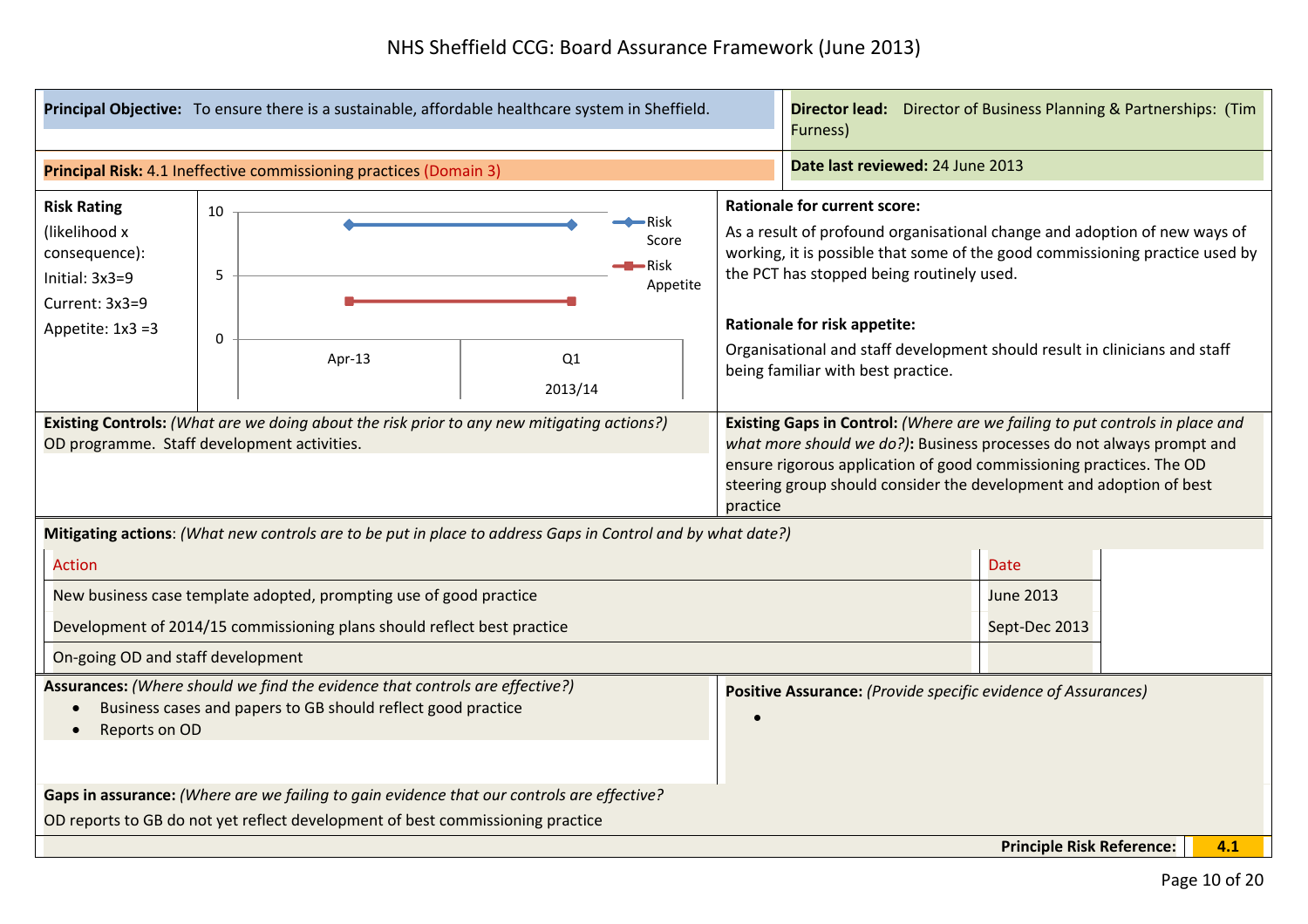|                                                                                                                                                                                                                                                                                                                                                                                                                                  | Principal Objective: To ensure there is a sustainable, affordable healthcare system in Sheffield.                                                                                                                   |                                                                                                                                                                                                                                                                                                                                                                                                                                                                                                                                                                                                                                                                           |  |                                                                                                                                                                                                                                                                                                                                    | Director lead: Joint Clinical Directors: (Richard Oliver/Zak<br>McMurray) |     |  |
|----------------------------------------------------------------------------------------------------------------------------------------------------------------------------------------------------------------------------------------------------------------------------------------------------------------------------------------------------------------------------------------------------------------------------------|---------------------------------------------------------------------------------------------------------------------------------------------------------------------------------------------------------------------|---------------------------------------------------------------------------------------------------------------------------------------------------------------------------------------------------------------------------------------------------------------------------------------------------------------------------------------------------------------------------------------------------------------------------------------------------------------------------------------------------------------------------------------------------------------------------------------------------------------------------------------------------------------------------|--|------------------------------------------------------------------------------------------------------------------------------------------------------------------------------------------------------------------------------------------------------------------------------------------------------------------------------------|---------------------------------------------------------------------------|-----|--|
|                                                                                                                                                                                                                                                                                                                                                                                                                                  | Principal Risk: 4.2 Commissioned care does not reflect best practice and service changes are not devised<br>with sufficient clinical engagement (Domain 3)                                                          |                                                                                                                                                                                                                                                                                                                                                                                                                                                                                                                                                                                                                                                                           |  | Date last reviewed: 24 June 2013                                                                                                                                                                                                                                                                                                   |                                                                           |     |  |
| <b>Risk Rating</b><br>(likelihood x<br>consequence):<br>Initial: 3x3=9<br>Current: 2x3=6<br>Appetite: $1x3 = 3$                                                                                                                                                                                                                                                                                                                  | 10<br>5<br>0<br>Apr-13                                                                                                                                                                                              | Rationale for current score: Commissioned services should reflect best<br>evidence, and pathway changes must have credibility with both secondary<br>and primary care clinicians. Consistent adoption of best practice in patient<br>care (e.g. referral pathways) is more likely if commissioning decisions have<br>been made with clinical involvement. We have a number of mitigating<br>actions in place; however we need to ensure greater breadth and depth of<br>engagement.<br><b>Rationale for risk appetite:</b><br>Clinical engagement and service transformation are at the heart of the CCG's<br>purpose, therefore risks in this area need to be minimised. |  |                                                                                                                                                                                                                                                                                                                                    |                                                                           |     |  |
| 2013/14<br>Existing Controls: (What are we doing about the risk prior to any new mitigating actions?)<br>Clinical Reference Group (CRG) led by Clinical Directors. PLI events reinforce new pathways,<br>protocols etc. Budget set aside to support engagement by funding locum backfill. Portfolios are<br>securing clinical advice above and beyond formal leadership. PRESS portal supports<br>dissemination of new pathways. |                                                                                                                                                                                                                     |                                                                                                                                                                                                                                                                                                                                                                                                                                                                                                                                                                                                                                                                           |  | Existing Gaps in Control: (Where are we failing to put controls in place and<br>what more should we do?): We need to develop the CRG to draw in more<br>clinicians, to ensure through debate that will follow through to action, and to<br>ensure that no proposals come to CET / P&DG without clinical engagement<br>through CRG. |                                                                           |     |  |
| <b>Action</b>                                                                                                                                                                                                                                                                                                                                                                                                                    | Mitigating actions: (What new controls are to be put in place to address Gaps in Control and by what date?)                                                                                                         |                                                                                                                                                                                                                                                                                                                                                                                                                                                                                                                                                                                                                                                                           |  |                                                                                                                                                                                                                                                                                                                                    | <b>Date</b>                                                               |     |  |
|                                                                                                                                                                                                                                                                                                                                                                                                                                  | New pathway change process sponsored by Clinical Director reinforces role of CRG and re-affirms the need to ensure that<br>commissioning decisions are underpinned by evidence e.g. NICE, SIGN and Map of Medicine. |                                                                                                                                                                                                                                                                                                                                                                                                                                                                                                                                                                                                                                                                           |  |                                                                                                                                                                                                                                                                                                                                    | <b>July 2013</b>                                                          |     |  |
|                                                                                                                                                                                                                                                                                                                                                                                                                                  | Clinical Directors devising work plan for CRG to re-invigorate its work and draw new people in                                                                                                                      |                                                                                                                                                                                                                                                                                                                                                                                                                                                                                                                                                                                                                                                                           |  |                                                                                                                                                                                                                                                                                                                                    | August 2013                                                               |     |  |
| Assurances: (Where should we find the evidence that controls are effective?)<br>Business cases and commissioned pathways reflect good practice<br>$\bullet$<br>Activity monitoring demonstrates shifts in referral<br>Gaps in assurance: (Where are we failing to gain evidence that our controls are effective?<br>We are currently evaluating the clinical impact of our PLI programme but this work is not yet complete.      |                                                                                                                                                                                                                     |                                                                                                                                                                                                                                                                                                                                                                                                                                                                                                                                                                                                                                                                           |  | Positive Assurance: (Provide specific evidence of Assurances)<br>P&DG / CET papers; Governing Body performance reports<br>Twice yearly CRG report to Governing Body, May and November                                                                                                                                              |                                                                           |     |  |
|                                                                                                                                                                                                                                                                                                                                                                                                                                  |                                                                                                                                                                                                                     |                                                                                                                                                                                                                                                                                                                                                                                                                                                                                                                                                                                                                                                                           |  |                                                                                                                                                                                                                                                                                                                                    | <b>Principle Risk Reference:</b>                                          | 4.2 |  |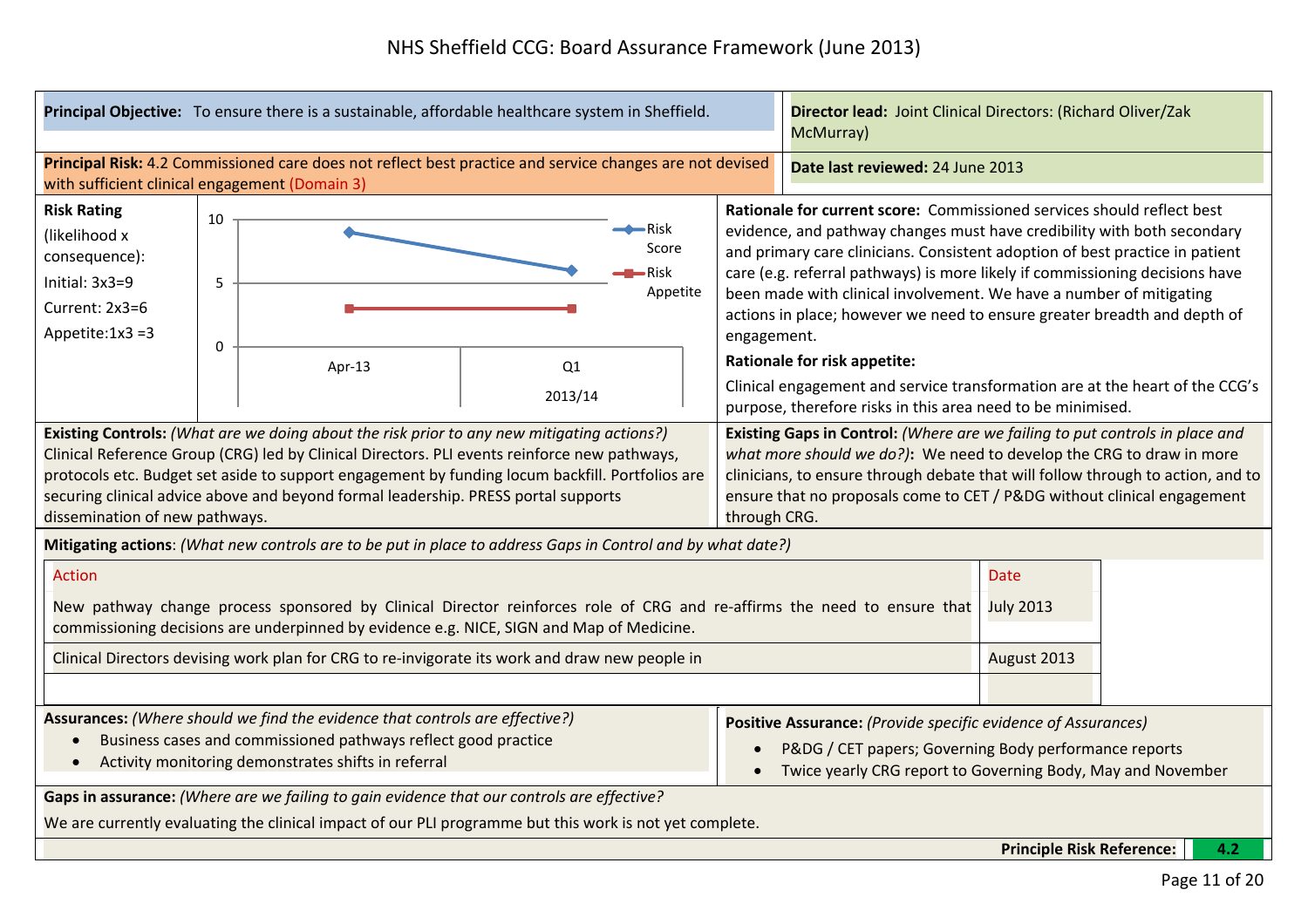|                                                                                                                                                                                                                                                                          | Principal Objective: To ensure there is a sustainable, affordable healthcare system in Sheffield.                                                                                                                                                                                                                                                                                            |                                                                                            |                                                                                                                         | Director lead: Director of Finance: (Julia Newton)                                                                                                                                                                                                                                                                                                                                                                                                                                                                                                                                                            |                                                                                                 |                                  |     |
|--------------------------------------------------------------------------------------------------------------------------------------------------------------------------------------------------------------------------------------------------------------------------|----------------------------------------------------------------------------------------------------------------------------------------------------------------------------------------------------------------------------------------------------------------------------------------------------------------------------------------------------------------------------------------------|--------------------------------------------------------------------------------------------|-------------------------------------------------------------------------------------------------------------------------|---------------------------------------------------------------------------------------------------------------------------------------------------------------------------------------------------------------------------------------------------------------------------------------------------------------------------------------------------------------------------------------------------------------------------------------------------------------------------------------------------------------------------------------------------------------------------------------------------------------|-------------------------------------------------------------------------------------------------|----------------------------------|-----|
|                                                                                                                                                                                                                                                                          |                                                                                                                                                                                                                                                                                                                                                                                              |                                                                                            |                                                                                                                         |                                                                                                                                                                                                                                                                                                                                                                                                                                                                                                                                                                                                               |                                                                                                 |                                  |     |
|                                                                                                                                                                                                                                                                          |                                                                                                                                                                                                                                                                                                                                                                                              |                                                                                            | Principal Risk: 4.3 Overly ambitious Financial Plan and insufficient financial management (Domain 3)                    |                                                                                                                                                                                                                                                                                                                                                                                                                                                                                                                                                                                                               | Date last reviewed: 17 June 2013                                                                |                                  |     |
| <b>Risk Rating</b><br>15<br>$\rightarrow$ Risk<br>(likelihood x<br>Score<br>10<br>consequence):<br>-Risk<br>Initial: $4x3=12$<br>Appetite<br>5<br>Current: 3x3=9<br>Appetite: 2x3=6<br>0<br>Q1<br>Apr-13<br>2013/14                                                      |                                                                                                                                                                                                                                                                                                                                                                                              |                                                                                            |                                                                                                                         | <b>Rationale for current score:</b><br>At end of Q1 still limited data to start to assess whether financial plan as<br>approved by Governing Body in April is overly ambitious. In addition CCG is at<br>early stages of embedding financial systems via SBS and new<br>policies/procedures - hence risk left as high<br><b>Rationale for risk appetite:</b><br>Need to move to position where more stress testing of financial plan in<br>different scenarios and the new financial systems/procedures are fully<br>embedded<br>Existing Gaps in Control: (Where are we failing to put controls in place and |                                                                                                 |                                  |     |
|                                                                                                                                                                                                                                                                          | Existing Controls: (What are we doing about the risk prior to any new mitigating actions?)<br>Plans scrutinised by Governing Body; detailed monthly financial reports produced; CCG has<br>SOs, Prime Financial Policies and other detailed financial policies and procedures<br>Mitigating actions: (What new controls are to be put in place to address Gaps in Control and by what date?) |                                                                                            |                                                                                                                         |                                                                                                                                                                                                                                                                                                                                                                                                                                                                                                                                                                                                               | what more should we do?):<br>Additional scenario and contingency work around the financial plan |                                  |     |
| <b>Action</b>                                                                                                                                                                                                                                                            |                                                                                                                                                                                                                                                                                                                                                                                              |                                                                                            |                                                                                                                         |                                                                                                                                                                                                                                                                                                                                                                                                                                                                                                                                                                                                               |                                                                                                 | <b>Date</b>                      |     |
|                                                                                                                                                                                                                                                                          |                                                                                                                                                                                                                                                                                                                                                                                              |                                                                                            | Develop further contingency plans to manage up and down side risk in financial plan and discuss with CET/Governing Body |                                                                                                                                                                                                                                                                                                                                                                                                                                                                                                                                                                                                               |                                                                                                 | Sept 13                          |     |
|                                                                                                                                                                                                                                                                          |                                                                                                                                                                                                                                                                                                                                                                                              |                                                                                            |                                                                                                                         |                                                                                                                                                                                                                                                                                                                                                                                                                                                                                                                                                                                                               |                                                                                                 |                                  |     |
| Assurances: (Where should we find the evidence that controls are effective?)<br>NHS E review of financial plan and monthly review of in year financial position; reviews<br>on financial systems/processes by internal and external audit; external audit VFM<br>reviews |                                                                                                                                                                                                                                                                                                                                                                                              |                                                                                            | $\bullet$                                                                                                               | Positive Assurance: (Provide specific evidence of Assurances)<br>Monthly reports to Governing Body                                                                                                                                                                                                                                                                                                                                                                                                                                                                                                            |                                                                                                 |                                  |     |
| <b>None</b>                                                                                                                                                                                                                                                              |                                                                                                                                                                                                                                                                                                                                                                                              | Gaps in assurance: (Where are we failing to gain evidence that our controls are effective? |                                                                                                                         |                                                                                                                                                                                                                                                                                                                                                                                                                                                                                                                                                                                                               |                                                                                                 |                                  |     |
|                                                                                                                                                                                                                                                                          |                                                                                                                                                                                                                                                                                                                                                                                              |                                                                                            |                                                                                                                         |                                                                                                                                                                                                                                                                                                                                                                                                                                                                                                                                                                                                               |                                                                                                 | <b>Principle Risk Reference:</b> | 4.3 |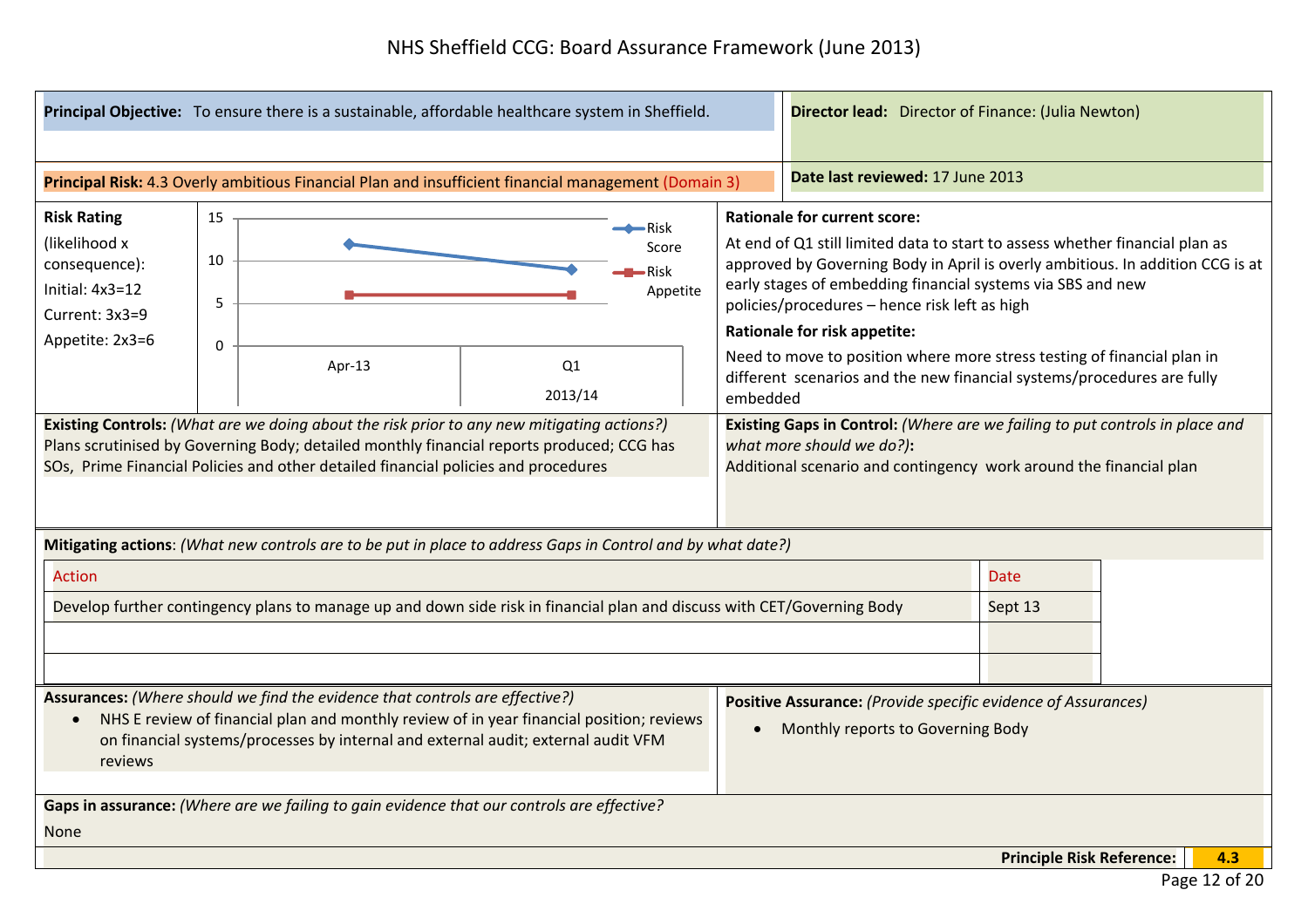|                                                                                                                                                                                                                                                                                |                        | Principal Objective: To ensure there is a sustainable, affordable healthcare system in Sheffield.           |                                                     |          |                                                                                                            | <b>Director lead:</b> Director of Finance: (Julia Newton) |                                                                                                                                                                                                                                                                                                                                                                                                                                                                                                                                                                                        |                                  |     |
|--------------------------------------------------------------------------------------------------------------------------------------------------------------------------------------------------------------------------------------------------------------------------------|------------------------|-------------------------------------------------------------------------------------------------------------|-----------------------------------------------------|----------|------------------------------------------------------------------------------------------------------------|-----------------------------------------------------------|----------------------------------------------------------------------------------------------------------------------------------------------------------------------------------------------------------------------------------------------------------------------------------------------------------------------------------------------------------------------------------------------------------------------------------------------------------------------------------------------------------------------------------------------------------------------------------------|----------------------------------|-----|
| disaggregation of PCT responsibilities (Domain 3)                                                                                                                                                                                                                              |                        | Principal Risk: 4.4 CCG commissioning responsibilities and funding not aligned following the                |                                                     |          |                                                                                                            |                                                           | Date last reviewed: 17 June 2013                                                                                                                                                                                                                                                                                                                                                                                                                                                                                                                                                       |                                  |     |
| <b>Risk Rating</b><br>(likelihood x<br>consequence):<br>Initial: 3x3=9<br>Current: 3x2=6<br>Appetite: 2x2=4                                                                                                                                                                    | 10<br>5<br>$\mathbf 0$ | Apr-13                                                                                                      | $\leftarrow$ Risk<br>Score<br>Risk<br>Q1<br>2013/14 | Appetite |                                                                                                            |                                                           | <b>Rationale for current score:</b><br>CCG has put in place controls with key other commissioners i.e. NHS E, SCC<br>and other CCGs to understand and manage consequences. Impact on CCG<br>financial plan at end of Q1 is now assessed as minor as opposed to moderate<br>at start of year due to further work with other commissioners.<br>Rationale for risk appetite:<br>CCG needs to have a position where good alignment (and understanding of<br>this alignment) in terms of its responsibilities and funding in order to<br>discharge these responsibilities within its budget |                                  |     |
| <b>Existing Controls:</b> (What are we doing about the risk prior to any new mitigating actions?)<br>Joint processes with NHS E, SCC and other CCGs to understand budgets and respective<br>responsibilities; CCG Com; national exercise at M4 on specialised services<br>None |                        |                                                                                                             |                                                     |          | Existing Gaps in Control: (Where are we failing to put controls in place and<br>what more should we do?):  |                                                           |                                                                                                                                                                                                                                                                                                                                                                                                                                                                                                                                                                                        |                                  |     |
|                                                                                                                                                                                                                                                                                |                        | Mitigating actions: (What new controls are to be put in place to address Gaps in Control and by what date?) |                                                     |          |                                                                                                            |                                                           |                                                                                                                                                                                                                                                                                                                                                                                                                                                                                                                                                                                        |                                  |     |
| <b>Action</b>                                                                                                                                                                                                                                                                  |                        |                                                                                                             |                                                     |          |                                                                                                            |                                                           |                                                                                                                                                                                                                                                                                                                                                                                                                                                                                                                                                                                        | <b>Date</b>                      |     |
|                                                                                                                                                                                                                                                                                |                        | Complete M4 exercise with NHS E re. specialised services                                                    |                                                     |          |                                                                                                            |                                                           |                                                                                                                                                                                                                                                                                                                                                                                                                                                                                                                                                                                        | <b>July 2013</b>                 |     |
|                                                                                                                                                                                                                                                                                |                        | Complete national NHS Property Services reconciliation exercise on recharged costs                          |                                                     |          |                                                                                                            |                                                           |                                                                                                                                                                                                                                                                                                                                                                                                                                                                                                                                                                                        | <b>Oct 2013</b>                  |     |
| Assurances: (Where should we find the evidence that controls are effective?)<br>NHS E led reviews; audit reviews<br>$\bullet$                                                                                                                                                  |                        |                                                                                                             |                                                     |          | Positive Assurance: (Provide specific evidence of Assurances)<br>Monthly finance reports to Governing Body |                                                           |                                                                                                                                                                                                                                                                                                                                                                                                                                                                                                                                                                                        |                                  |     |
| <b>None</b>                                                                                                                                                                                                                                                                    |                        | Gaps in assurance: (Where are we failing to gain evidence that our controls are effective?                  |                                                     |          |                                                                                                            |                                                           |                                                                                                                                                                                                                                                                                                                                                                                                                                                                                                                                                                                        |                                  |     |
|                                                                                                                                                                                                                                                                                |                        |                                                                                                             |                                                     |          |                                                                                                            |                                                           |                                                                                                                                                                                                                                                                                                                                                                                                                                                                                                                                                                                        | <b>Principle Risk Reference:</b> | 4.4 |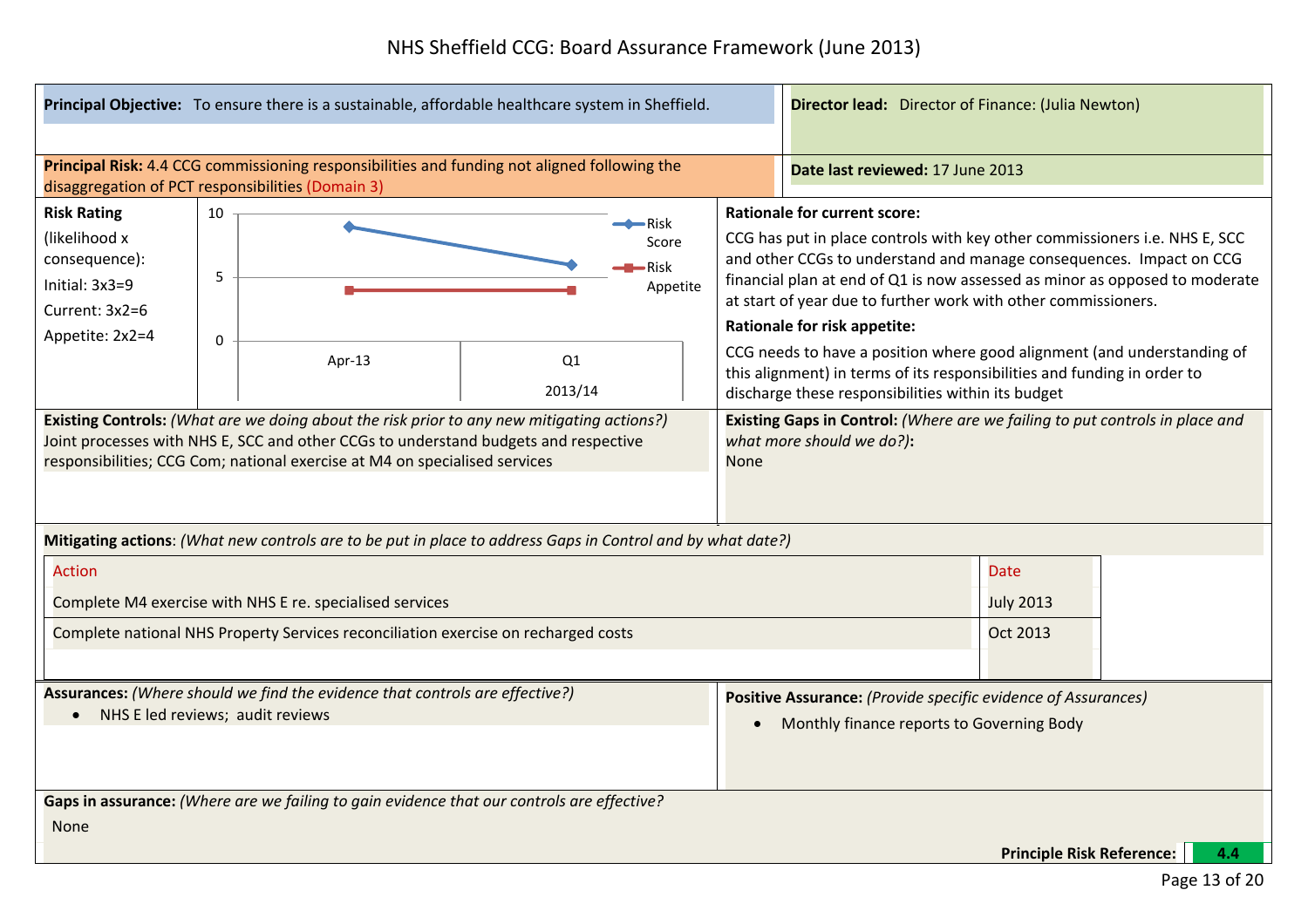|                                                                                                                                                                                                                                | Principal Objective: To ensure there is a sustainable, affordable healthcare system in Sheffield. |                                                                                                                                                                 |                                                                                                                                                                                                                                             |                                                                                                                                                                       | <b>Director lead:</b> Director of Business Planning & Partnerships: (Tim<br>Furness) |                                                                                                                                                                                                                                                                                                                                                                                                                                                                                                            |                                  |  |     |
|--------------------------------------------------------------------------------------------------------------------------------------------------------------------------------------------------------------------------------|---------------------------------------------------------------------------------------------------|-----------------------------------------------------------------------------------------------------------------------------------------------------------------|---------------------------------------------------------------------------------------------------------------------------------------------------------------------------------------------------------------------------------------------|-----------------------------------------------------------------------------------------------------------------------------------------------------------------------|--------------------------------------------------------------------------------------|------------------------------------------------------------------------------------------------------------------------------------------------------------------------------------------------------------------------------------------------------------------------------------------------------------------------------------------------------------------------------------------------------------------------------------------------------------------------------------------------------------|----------------------------------|--|-----|
|                                                                                                                                                                                                                                |                                                                                                   | Principal Risk: 4.5 Inability to secure partnerships that help us to deliver our commissioning plans<br>including QIPP and/or conflicting priorities (Domain 3) |                                                                                                                                                                                                                                             |                                                                                                                                                                       |                                                                                      | Date last reviewed: 24 June 2013                                                                                                                                                                                                                                                                                                                                                                                                                                                                           |                                  |  |     |
| <b>Risk Rating</b><br>(likelihood x<br>consequence):<br>Initial: 3x3=9<br>Current: 2x3=6<br>Appetite: 1x3=3                                                                                                                    | 10<br>⇒Risk<br>Score<br><b>Risk</b><br>5<br>Appetite<br>$\mathbf 0$<br>Apr-13<br>Q1               |                                                                                                                                                                 |                                                                                                                                                                                                                                             |                                                                                                                                                                       |                                                                                      | <b>Rationale for current score:</b><br>The CCG has developed partnerships over the last 12 months, within<br>Sheffield and across SY and Y&H, which have established common priorities<br>and workplans. The likelihood of this risk is therefore reduced from the<br>initial "possible" to "unlikely"<br><b>Rationale for risk appetite:</b><br>We should aspire to establish relationships with partners that mean that it is<br>most unlikely that those partnerships do not help us deliver our plans. |                                  |  |     |
| 2013/14<br><b>Existing Controls:</b> (What are we doing about the risk prior to any new mitigating actions?)<br>Partnership structures - HWB, Right First Time& Future Shape Children's Services<br>programmes, SYCOM & CCGCOM |                                                                                                   |                                                                                                                                                                 | Existing Gaps in Control: (Where are we failing to put controls in place and<br>what more should we do?):<br>There are instances of programmes not achieving objectives, indicating we<br>need to support and influence the programmes more |                                                                                                                                                                       |                                                                                      |                                                                                                                                                                                                                                                                                                                                                                                                                                                                                                            |                                  |  |     |
|                                                                                                                                                                                                                                |                                                                                                   | Mitigating actions: (What new controls are to be put in place to address Gaps in Control and by what date?)                                                     |                                                                                                                                                                                                                                             |                                                                                                                                                                       |                                                                                      |                                                                                                                                                                                                                                                                                                                                                                                                                                                                                                            |                                  |  |     |
| <b>Action</b>                                                                                                                                                                                                                  |                                                                                                   |                                                                                                                                                                 |                                                                                                                                                                                                                                             |                                                                                                                                                                       |                                                                                      |                                                                                                                                                                                                                                                                                                                                                                                                                                                                                                            | <b>Date</b>                      |  |     |
|                                                                                                                                                                                                                                |                                                                                                   | Continued development of focus of CCGCOM and development of Y&H CCG partnerships                                                                                |                                                                                                                                                                                                                                             |                                                                                                                                                                       |                                                                                      |                                                                                                                                                                                                                                                                                                                                                                                                                                                                                                            | June-July 2013                   |  |     |
|                                                                                                                                                                                                                                |                                                                                                   | Active engagement in RFT and FSC, ensuring CCG plays it's part in delivering aims (e.g. Care Planning)                                                          |                                                                                                                                                                                                                                             |                                                                                                                                                                       |                                                                                      |                                                                                                                                                                                                                                                                                                                                                                                                                                                                                                            | <b>June 2013</b>                 |  |     |
|                                                                                                                                                                                                                                |                                                                                                   | Alignment of commissioning priorities with SCC to support RFT and FSC through HWB                                                                               |                                                                                                                                                                                                                                             |                                                                                                                                                                       |                                                                                      |                                                                                                                                                                                                                                                                                                                                                                                                                                                                                                            | Autumn 2013                      |  |     |
| Assurances: (Where should we find the evidence that controls are effective?)<br>Reports on RFT and FSC programmes. Minutes of SY COM and CCGCOM<br>$\bullet$                                                                   |                                                                                                   |                                                                                                                                                                 | $\bullet$                                                                                                                                                                                                                                   | Positive Assurance: (Provide specific evidence of Assurances)<br>Monthly performance reports demonstrate progress of partnerships<br>on key QIPP and other priorities |                                                                                      |                                                                                                                                                                                                                                                                                                                                                                                                                                                                                                            |                                  |  |     |
| Gaps in assurance: (Where are we failing to gain evidence that our controls are effective?                                                                                                                                     |                                                                                                   |                                                                                                                                                                 |                                                                                                                                                                                                                                             |                                                                                                                                                                       |                                                                                      |                                                                                                                                                                                                                                                                                                                                                                                                                                                                                                            |                                  |  |     |
|                                                                                                                                                                                                                                |                                                                                                   |                                                                                                                                                                 |                                                                                                                                                                                                                                             |                                                                                                                                                                       |                                                                                      |                                                                                                                                                                                                                                                                                                                                                                                                                                                                                                            | <b>Principle Risk Reference:</b> |  | 4.5 |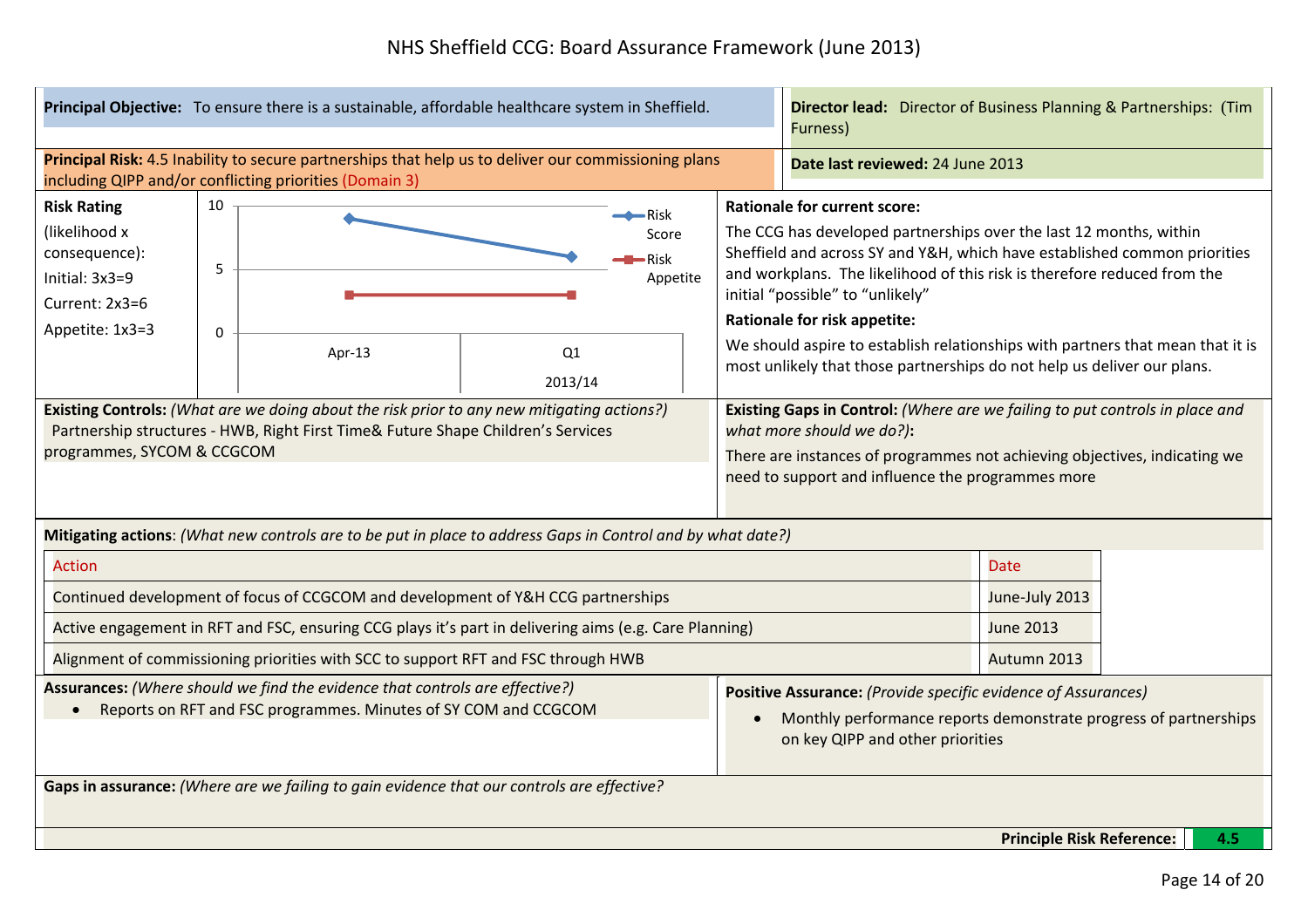| Principal Objective: To ensure there is a sustainable, affordable healthcare system in Sheffield.                                                                                                                                                                                                                                                                                                                                                                                                                                                                                           | Director lead: Joint Clinical Directors: (Richard Oliver/Zak<br>McMurray)                                                                                                                                                                                                                                                                                                                                                                                                                                                                                                                                                                                                                                                                                                                                                                                              |  |  |
|---------------------------------------------------------------------------------------------------------------------------------------------------------------------------------------------------------------------------------------------------------------------------------------------------------------------------------------------------------------------------------------------------------------------------------------------------------------------------------------------------------------------------------------------------------------------------------------------|------------------------------------------------------------------------------------------------------------------------------------------------------------------------------------------------------------------------------------------------------------------------------------------------------------------------------------------------------------------------------------------------------------------------------------------------------------------------------------------------------------------------------------------------------------------------------------------------------------------------------------------------------------------------------------------------------------------------------------------------------------------------------------------------------------------------------------------------------------------------|--|--|
| Principal Risk: 4.6 Unable to increase capacity in primary and community care in parallel to reducing<br>acute capacity (Domain 3)                                                                                                                                                                                                                                                                                                                                                                                                                                                          | Date last reviewed: 24 June 2013                                                                                                                                                                                                                                                                                                                                                                                                                                                                                                                                                                                                                                                                                                                                                                                                                                       |  |  |
| <b>Risk Rating</b><br>20<br>$\leftarrow$ Risk<br>(likelihood x<br>Score<br>consequence):<br>·Risk<br>10<br>Initial: $4x4 = 16$<br>Appetite<br>Current: $3x4 = 12$<br>Appetite: $2x4 = 8$<br>0<br>Q1<br>Apr-13<br>2013/14<br>Existing Controls: (What are we doing about the risk prior to any new mitigating actions?)<br>Right First Time project structures and clinical leadership. Involvement of our Chief Nurse and<br>one of the Joint Clinical Directors in the Joint Board. Additional CCG investment in community<br>nursing, risk stratification and GP Association development. | <b>Rationale for current score:</b><br>Plans are in place through the Right First Time (RFT) partnership programme<br>(e.g. GP Associations, Integrated Care Teams) and the Joint Board with STH to<br>address community nursing capacity. This area remains a significant risk to<br>plans for clinical transformation.<br><b>Rationale for risk appetite:</b><br>In order to deliver the major changes in provision we aspire to, the CCG<br>needs to maintain clinical service resilience and public and stakeholder<br>confidence, therefore this risk needs to be minimised as far as possible.<br>Existing Gaps in Control: (Where are we failing to put controls in place and<br>what more should we do?):<br>Some areas are not within our direct control and can only be influenced<br>through the city wide partnership. The investment we have made may not |  |  |
| Mitigating actions: (What new controls are to be put in place to address Gaps in Control and by what date?)                                                                                                                                                                                                                                                                                                                                                                                                                                                                                 | deliver change at the pace required.                                                                                                                                                                                                                                                                                                                                                                                                                                                                                                                                                                                                                                                                                                                                                                                                                                   |  |  |
| <b>Action</b><br>Significant service redesign and demand management activity to support greater efficiency and integration via the RFT approach                                                                                                                                                                                                                                                                                                                                                                                                                                             | <b>Date</b><br>Ongoing                                                                                                                                                                                                                                                                                                                                                                                                                                                                                                                                                                                                                                                                                                                                                                                                                                                 |  |  |
| Assurances: (Where should we find the evidence that controls are effective?)<br>• RFT impact metrics 2) Delivery of in year QIPP savings                                                                                                                                                                                                                                                                                                                                                                                                                                                    | Positive Assurance: (Provide specific evidence of Assurances)<br><b>RFT reports to Governing Body</b>                                                                                                                                                                                                                                                                                                                                                                                                                                                                                                                                                                                                                                                                                                                                                                  |  |  |
| Gaps in assurance: (Where are we failing to gain evidence that our controls are effective?                                                                                                                                                                                                                                                                                                                                                                                                                                                                                                  | <b>Principle Risk Reference:</b><br>4.6                                                                                                                                                                                                                                                                                                                                                                                                                                                                                                                                                                                                                                                                                                                                                                                                                                |  |  |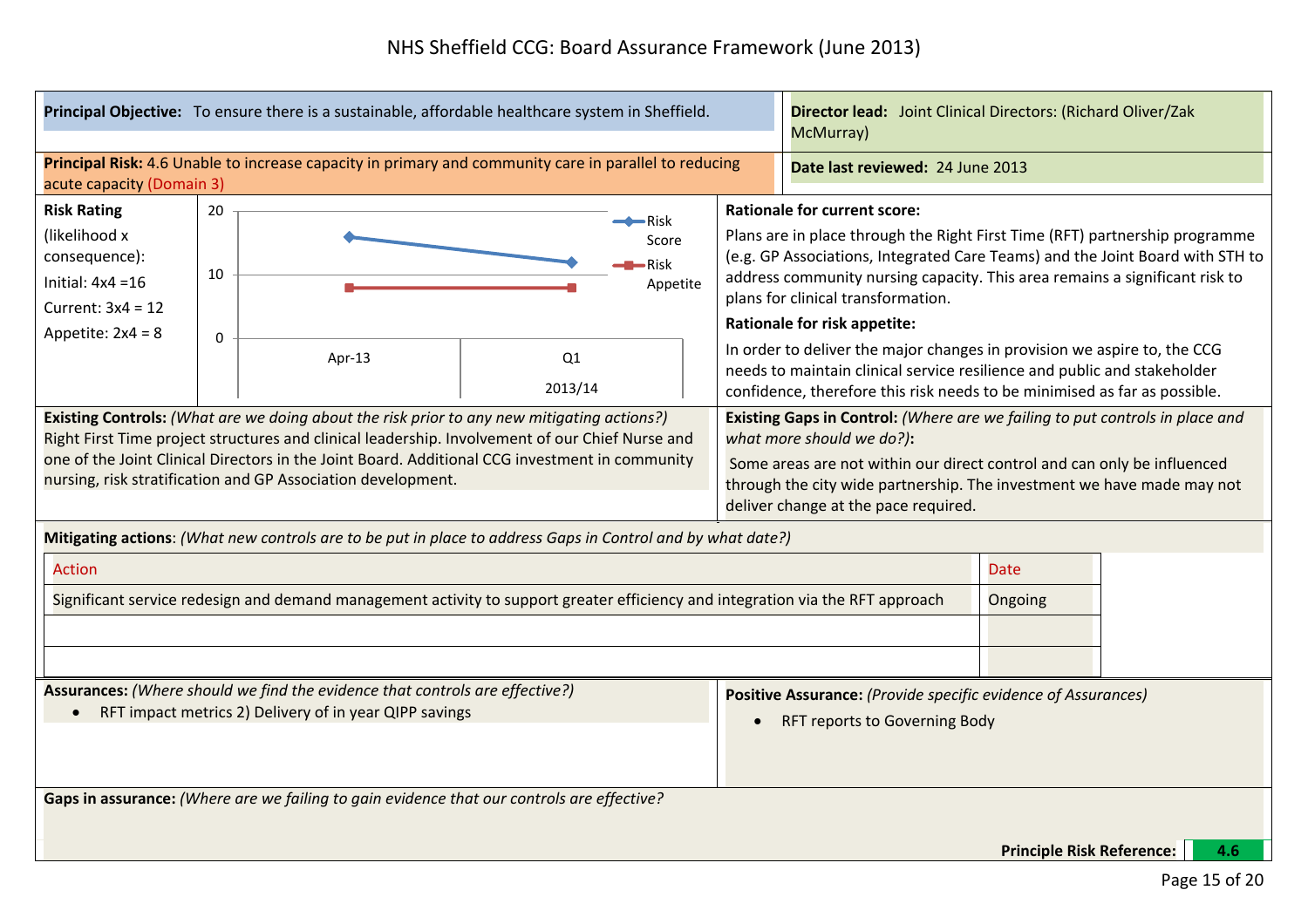|                                                                                                                                                                            | Principal Objective: Organisational development to ensure CCG meets organisational health and<br>capability requirements set out in the 6 domains (Annex C NHS England CCG Assurance Framework) |                                                                                     |               |                                                  |           |                                                                            | <b>Director lead:</b> Chief Operating Officer: (Idris Griffiths)                                                                                   |  |     |
|----------------------------------------------------------------------------------------------------------------------------------------------------------------------------|-------------------------------------------------------------------------------------------------------------------------------------------------------------------------------------------------|-------------------------------------------------------------------------------------|---------------|--------------------------------------------------|-----------|----------------------------------------------------------------------------|----------------------------------------------------------------------------------------------------------------------------------------------------|--|-----|
|                                                                                                                                                                            |                                                                                                                                                                                                 | Principal Risk: 5.1 CSU unable to provide timely and appropriate support (Domain 3) |               |                                                  |           | Date last reviewed: 24 Jun 2013                                            |                                                                                                                                                    |  |     |
| <b>Risk Rating</b><br>(likelihood x<br>consequence):<br>Initial: 4x3=12<br>Current: 3x3=9<br>Appetite: 3x2=6                                                               | 15<br>10<br>5<br>$\Omega$                                                                                                                                                                       | Apr-13                                                                              | Q1<br>2013/14 | $\rightarrow$ Risk<br>Score<br>-Risk<br>Appetite | embedded  | <b>Rationale for current score:</b><br><b>Rationale for risk appetite:</b> | Performance management controls are established but need to be<br>Effective commissioning support is essential for effective working of CCG        |  |     |
| Mitigating actions: (What new controls are to be put in place to address Gaps in Control and by what date?)                                                                |                                                                                                                                                                                                 |                                                                                     |               |                                                  |           | relationships between the two organisations.                               | Existing Gaps in Control: (Where are we failing to put controls in place and<br>what more should we do?): Need to improve understanding of working |  |     |
| <b>Action</b>                                                                                                                                                              |                                                                                                                                                                                                 |                                                                                     |               |                                                  |           |                                                                            | <b>Date</b>                                                                                                                                        |  |     |
|                                                                                                                                                                            |                                                                                                                                                                                                 | Joint staff event for CCG and CSU staff; Building for Partnership                   |               |                                                  |           |                                                                            | 27June                                                                                                                                             |  |     |
|                                                                                                                                                                            |                                                                                                                                                                                                 | Established targeted action plans for areas where performance needs addressing      |               |                                                  |           |                                                                            | <b>July 2013</b>                                                                                                                                   |  |     |
| Assurances: (Where should we find the evidence that controls are effective?)<br>Monthly performance reviews with CSU reported at joint director level (CCG/CSU<br>meeting) |                                                                                                                                                                                                 |                                                                                     |               |                                                  | $\bullet$ |                                                                            | Positive Assurance: (Provide specific evidence of Assurances)<br>Monthly performance reviews to joint directors (14 June 2013)                     |  |     |
|                                                                                                                                                                            | Gaps in assurance: (Where are we failing to gain evidence that our controls are effective?<br>None - recurrently kept under review                                                              |                                                                                     |               |                                                  |           |                                                                            |                                                                                                                                                    |  |     |
|                                                                                                                                                                            |                                                                                                                                                                                                 |                                                                                     |               |                                                  |           |                                                                            | <b>Principle Risk Reference:</b>                                                                                                                   |  | 5.1 |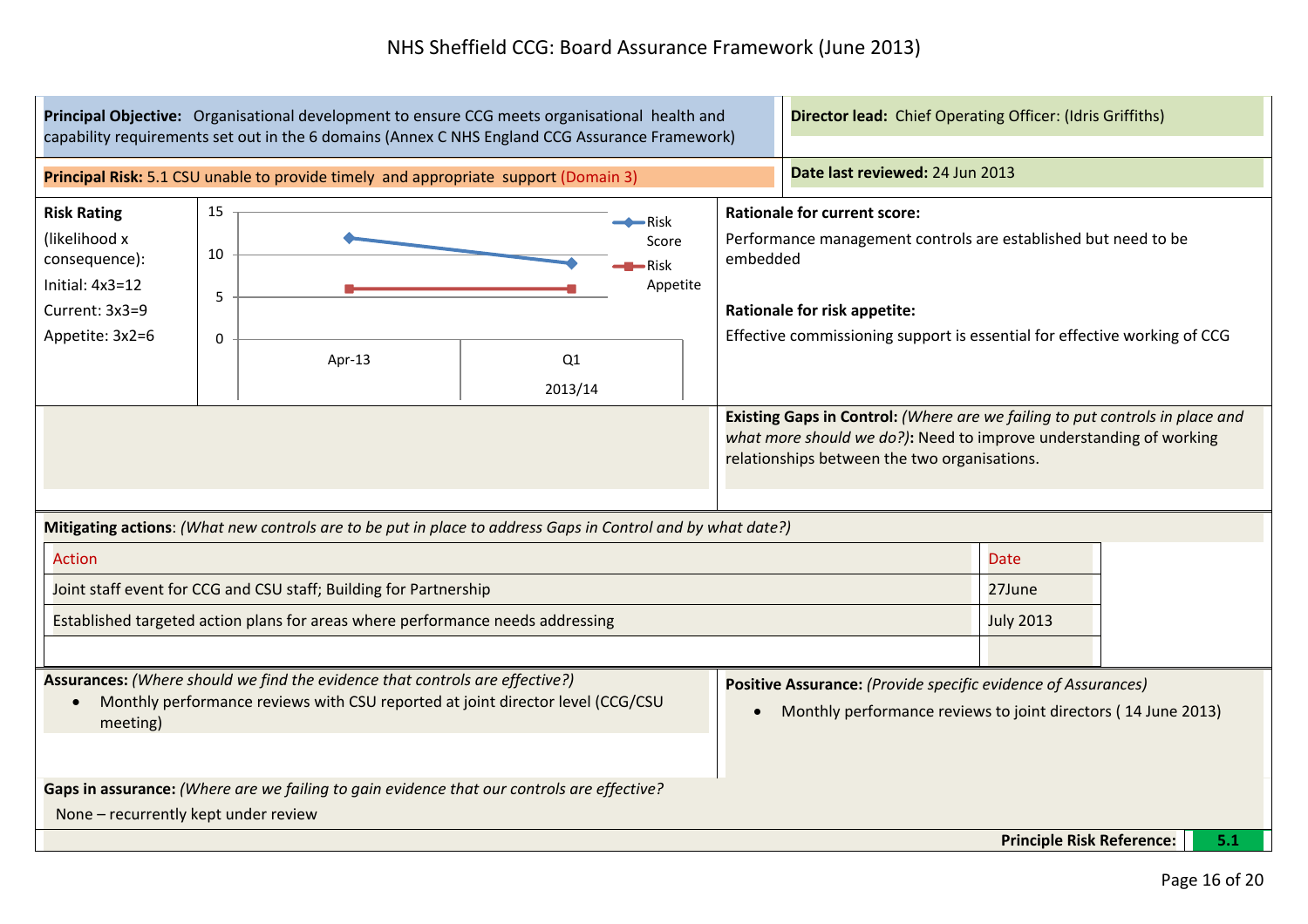| Principal Objective: Organisational development to ensure CCG meets organisational health and<br>capability requirements set out in the 6 domains (Annex C NHS England CCG Assurance Framework)                                   |                                                                                                                                                                                                                                                                                                                                                                                  |                                                                                                                                                                                                                |           | Director lead: Company Secretary: (Linda Tully)                                                                                                                                                                                                                                                                                                                                            |                            |     |  |
|-----------------------------------------------------------------------------------------------------------------------------------------------------------------------------------------------------------------------------------|----------------------------------------------------------------------------------------------------------------------------------------------------------------------------------------------------------------------------------------------------------------------------------------------------------------------------------------------------------------------------------|----------------------------------------------------------------------------------------------------------------------------------------------------------------------------------------------------------------|-----------|--------------------------------------------------------------------------------------------------------------------------------------------------------------------------------------------------------------------------------------------------------------------------------------------------------------------------------------------------------------------------------------------|----------------------------|-----|--|
| delivering CCG priorities (Domain 1, 3,5)                                                                                                                                                                                         |                                                                                                                                                                                                                                                                                                                                                                                  | Principal Risk: 5.2 Inability to secure active participation particularly from Member Practices for                                                                                                            |           | Date last reviewed: 17 June 2013                                                                                                                                                                                                                                                                                                                                                           |                            |     |  |
| 20<br><b>Risk Rating</b><br>(likelihood x<br>consequence):<br>10<br>Initial: 4x4=16<br>Current: 3x4=12<br>Appetite: 1x4=4<br>$\mathbf 0$                                                                                          | Apr-13                                                                                                                                                                                                                                                                                                                                                                           | $\bullet$ Risk<br>Score<br><b>Risk</b><br>Appetite<br>Q <sub>1</sub><br>2013/14                                                                                                                                |           | <b>Rationale for current score:</b><br>With these actions taken, how serious is the problem?<br>All 88 practices have signed the constitution, and good level of active<br>engagement from some GPs. Some concern regarding how sustainable the<br>current level of engagement is.<br><b>Rationale for risk appetite:</b><br>Authorisation is reliant on sign up from all Member Practices |                            |     |  |
|                                                                                                                                                                                                                                   | Existing Controls: (What are we doing about the risk prior to any new mitigating actions?)<br>OD Strategy with development programmes in place. CCG Structure includes GP involvement<br>at Gov Body and its associated Committees, CET and CRG. H&W Being Board.<br>Mitigating actions: (What new controls are to be put in place to address Gaps in Control and by what date?) | Existing Gaps in Control: (Where are we failing to put controls in place and<br>what more should we do?): Need to plan for financial resourcing of<br>additional capacity and future development requirements. |           |                                                                                                                                                                                                                                                                                                                                                                                            |                            |     |  |
| <b>Action</b><br><b>Members Council Meeting</b>                                                                                                                                                                                   |                                                                                                                                                                                                                                                                                                                                                                                  |                                                                                                                                                                                                                |           |                                                                                                                                                                                                                                                                                                                                                                                            | <b>Date</b><br>16 Oct 2013 |     |  |
| Skills register to identify development needs                                                                                                                                                                                     |                                                                                                                                                                                                                                                                                                                                                                                  |                                                                                                                                                                                                                |           |                                                                                                                                                                                                                                                                                                                                                                                            | October 2013               |     |  |
| Assurances: (Where should we find the evidence that controls are effective?)<br>Governing Body Reports 2) OD Steering Group Minutes 3) OD Evaluation Reports to OD<br>$\bullet$<br>Steering Group 4) Response to Election Process |                                                                                                                                                                                                                                                                                                                                                                                  |                                                                                                                                                                                                                | $\bullet$ | Positive Assurance: (Provide specific evidence of Assurances)<br>OD steering Group forward Planner (July 2013).<br>Governing Body reports April, May 2013.<br>Evaluation from Sheffield University leadership Programme July 2013                                                                                                                                                          |                            |     |  |
| <b>None</b>                                                                                                                                                                                                                       | Gaps in assurance: (Where are we failing to gain evidence that our controls are effective?                                                                                                                                                                                                                                                                                       |                                                                                                                                                                                                                |           | <b>Principle Risk Reference:</b>                                                                                                                                                                                                                                                                                                                                                           |                            | 5.2 |  |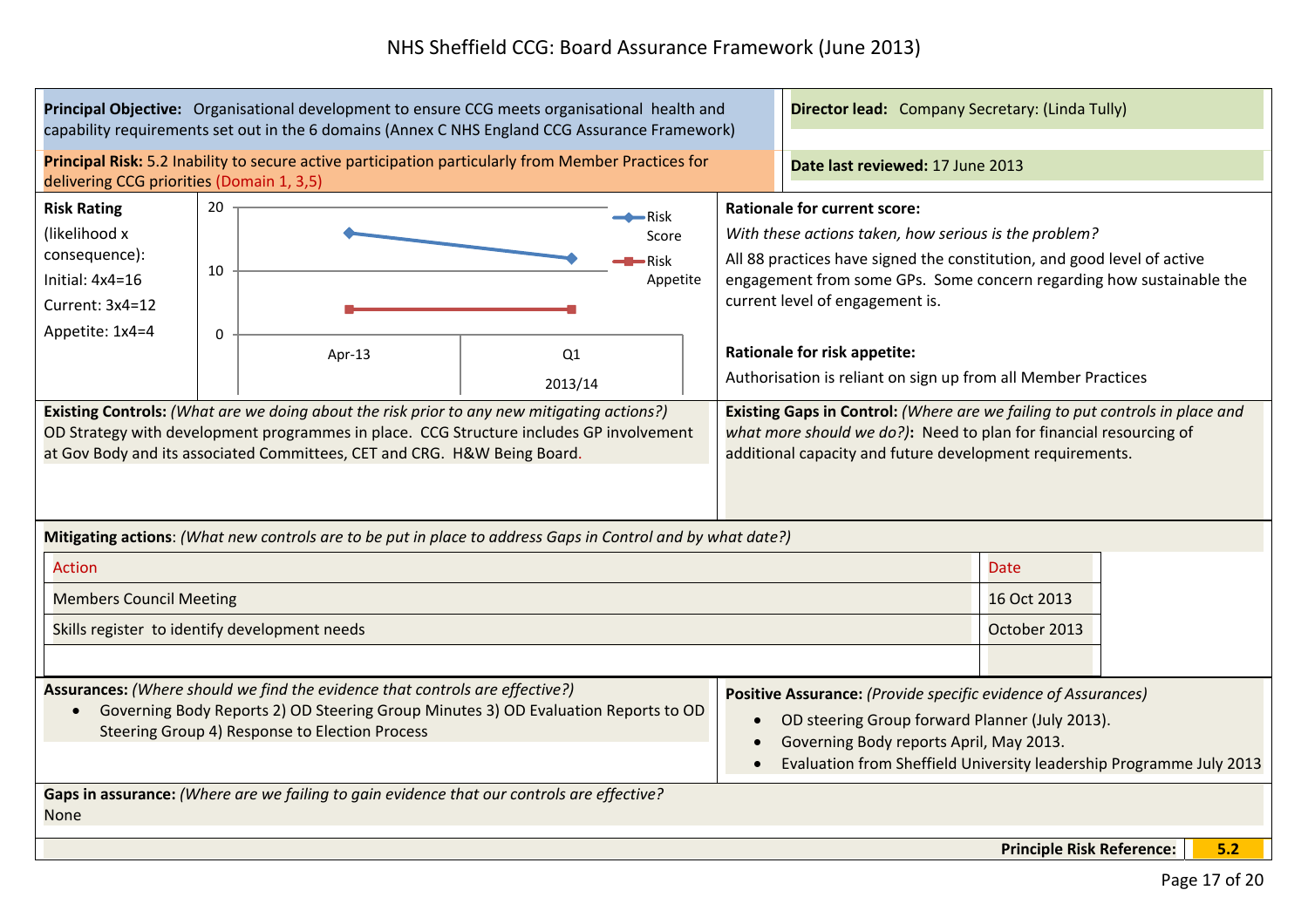| Principal Objective: 5. Organisational development to ensure CCG meets organisational health and<br>capability requirements set out in the 6 domains (Annex C NHS England CCG Assurance Framework) |              |                                                                                          |  |  | <b>Director lead:</b> Company Secretary: (Linda Tully)                                                                                                                                                                         |                            |  |
|----------------------------------------------------------------------------------------------------------------------------------------------------------------------------------------------------|--------------|------------------------------------------------------------------------------------------|--|--|--------------------------------------------------------------------------------------------------------------------------------------------------------------------------------------------------------------------------------|----------------------------|--|
|                                                                                                                                                                                                    |              | Principal Risk: 5.3 Ineffective succession planning for clinical engagement (Domain1, 4) |  |  | Date last reviewed: 24 June 2013                                                                                                                                                                                               |                            |  |
| <b>Risk Rating</b><br>(likelihood x<br>consequence):<br>Initial: $3x3 = 15$<br>Current: 3x3=9<br>Appetite: 2x3=6                                                                                   | 10<br>5<br>0 | •Risk<br>Score<br>•Risk<br>Appetite<br>Q1<br>Apr-13<br>2013/14                           |  |  | <b>Rationale for current score:</b><br>Good governance depends on continuity of leadership and clinical<br>engagement<br><b>Rationale for risk appetite:</b><br>Authorisation is dependent on demonstrable clinical engagement |                            |  |
| Existing Controls: (What are we doing about the risk prior to any new mitigating actions?)<br>OD Programme. Communication Strategy. Election Process. Evaluation reports from OD<br>events         |              |                                                                                          |  |  | Existing Gaps in Control: (Where are we failing to put controls in place and<br>what more should we do?):<br>No gaps                                                                                                           |                            |  |
| Mitigating actions: (What new controls are to be put in place to address Gaps in Control and by what date?)<br><b>Action</b><br><b>Members Council Meeting</b>                                     |              |                                                                                          |  |  |                                                                                                                                                                                                                                | <b>Date</b><br>16 Oct 2013 |  |
| Assurances: (Where should we find the evidence that controls are effective?)<br><b>Governance Board Papers</b><br>$\bullet$<br><b>Forward Planners</b><br>OD event evaluations<br>$\bullet$        |              |                                                                                          |  |  | Positive Assurance: (Provide specific evidence of Assurances)<br>Governance Reports to Governing Body April and May 2013.                                                                                                      |                            |  |
| Gaps in assurance: (Where are we failing to gain evidence that our controls are effective?<br>No gap<br><b>Principle Risk Reference:</b><br>5.3                                                    |              |                                                                                          |  |  |                                                                                                                                                                                                                                |                            |  |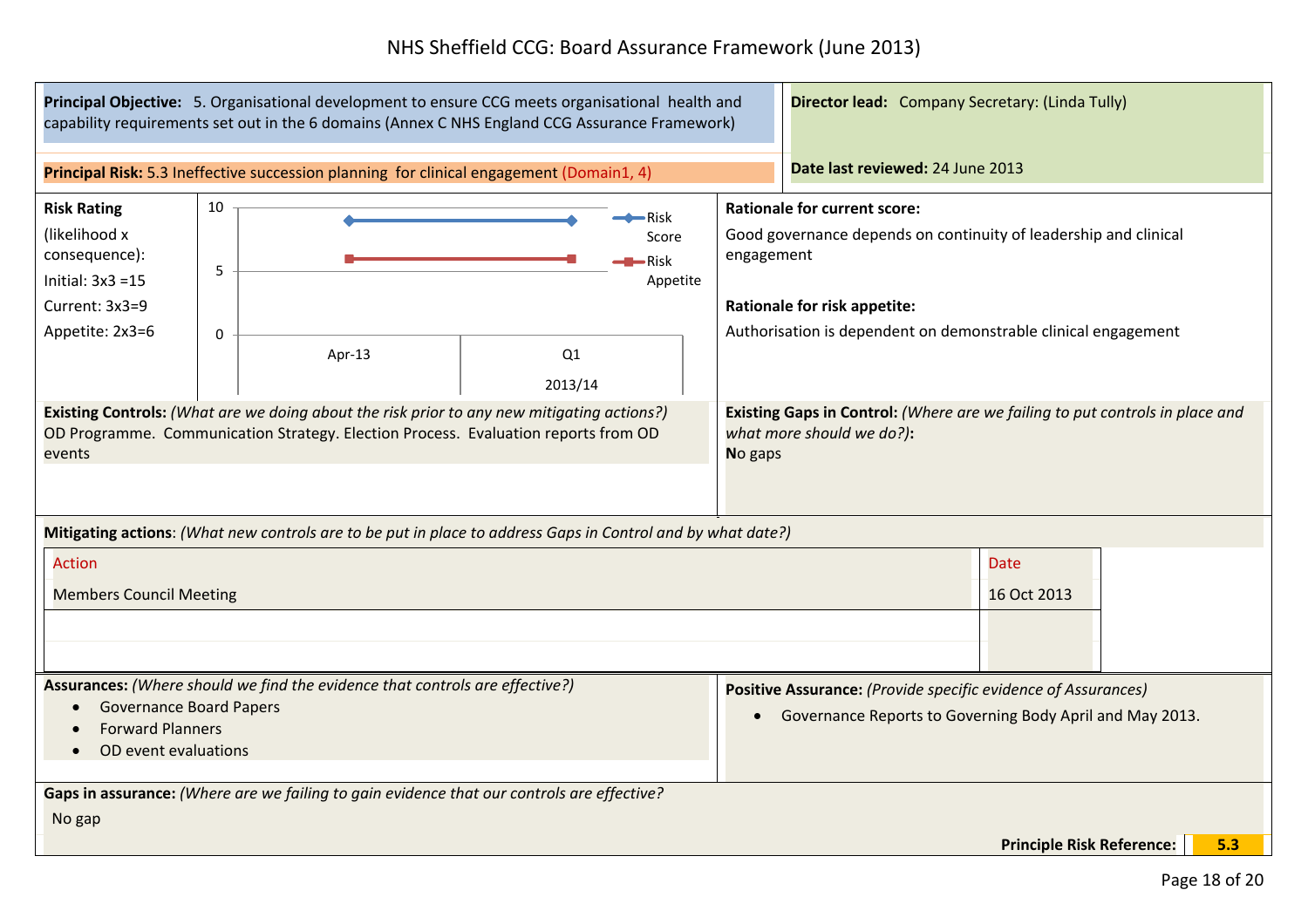| Principal Objective: Organisational development to ensure CCG meets organisational health and<br>capability requirements set out in the 6 domains (Annex C NHS England CCG Assurance Framework)                                                                                                                                                          |                         |                                                               |  |                                                                                                                      | <b>Director lead:</b> Company Secretary: (Linda Tully)                                                                                                                                                      |  |  |
|----------------------------------------------------------------------------------------------------------------------------------------------------------------------------------------------------------------------------------------------------------------------------------------------------------------------------------------------------------|-------------------------|---------------------------------------------------------------|--|----------------------------------------------------------------------------------------------------------------------|-------------------------------------------------------------------------------------------------------------------------------------------------------------------------------------------------------------|--|--|
| Principal Risk: 5.4 Inability to develop appropriately skilled leadership and workforce throughout the<br>CCG (Domain 6)                                                                                                                                                                                                                                 |                         |                                                               |  |                                                                                                                      | Date last reviewed: 24 June 2013                                                                                                                                                                            |  |  |
| <b>Risk Rating</b><br>(likelihood x<br>consequence):<br>Initial: $3x3 = 9$<br>Current: 3x3=9<br>Appetite: 2x3=6                                                                                                                                                                                                                                          | 10<br>5<br>$\mathbf{0}$ | ·Risk<br>Score<br>Risk<br>Appetite<br>Q1<br>Apr-13<br>2013/14 |  |                                                                                                                      | <b>Rationale for current score:</b><br>Good governance depends on appropriately skilled leadership<br><b>Rationale for risk appetite:</b><br>Authorisation is dependent on demonstrable clinical leadership |  |  |
| Existing Controls: (What are we doing about the risk prior to any new mitigating actions?)<br>OD Strategy to develop leadership effectively distributed throughout the culture of the CCG/<br>Processes for two-way accountability in place.                                                                                                             |                         |                                                               |  | Existing Gaps in Control: (Where are we failing to put controls in place and<br>what more should we do?):<br>No gaps |                                                                                                                                                                                                             |  |  |
| Mitigating actions: (What new controls are to be put in place to address Gaps in Control and by what date?)                                                                                                                                                                                                                                              |                         |                                                               |  |                                                                                                                      |                                                                                                                                                                                                             |  |  |
| <b>Action</b><br><b>Members Council Meeting</b>                                                                                                                                                                                                                                                                                                          |                         |                                                               |  |                                                                                                                      | <b>Date</b><br>16 Oct 2013                                                                                                                                                                                  |  |  |
| Assurances: (Where should we find the evidence that controls are effective?)<br><b>Governance Board Papers</b><br><b>Forward Planners</b><br>OD event evaluations<br>Governance Structure including Members Council and LEGs<br><b>Robust Constitution</b><br>Gaps in assurance: (Where are we failing to gain evidence that our controls are effective? |                         |                                                               |  | Positive Assurance: (Provide specific evidence of Assurances)<br>Governance Report to Governing Body May 2013        |                                                                                                                                                                                                             |  |  |
| No gaps                                                                                                                                                                                                                                                                                                                                                  |                         |                                                               |  |                                                                                                                      |                                                                                                                                                                                                             |  |  |
| <b>Principle Risk Reference:</b><br>5.4                                                                                                                                                                                                                                                                                                                  |                         |                                                               |  |                                                                                                                      |                                                                                                                                                                                                             |  |  |